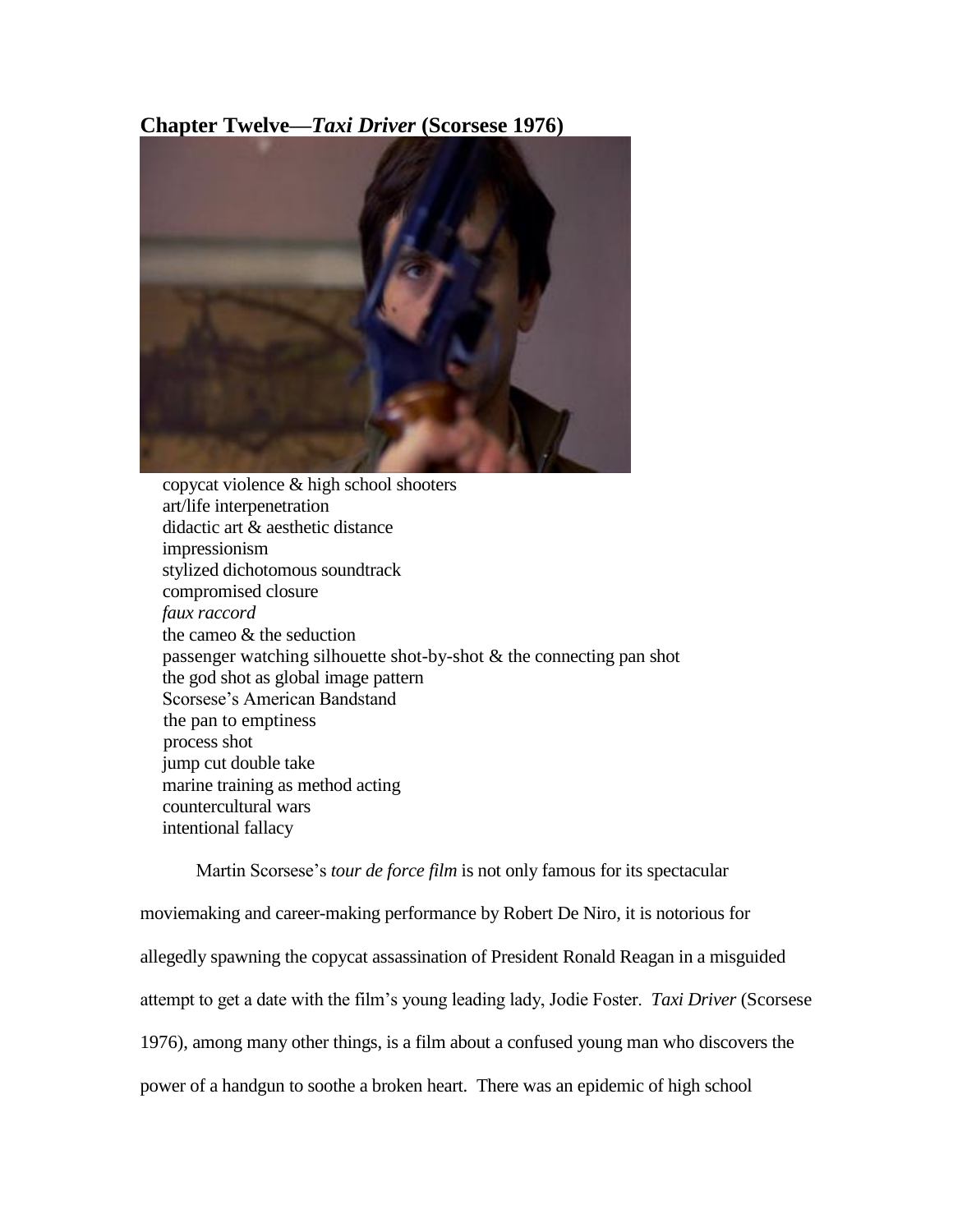shootings throughout the mid to late 1990s, which oddly enough nearly disappeared in the aftermath of the terrorist attacks in 2001, but recommenced in 2005, moving to Universities like Virginia Tech in 2007, and more recently perpetrated by an expelled neuroscience grad student in a Colorado movie theater during the midnight premiere of *The Dark Knight Rises* (Nolan 2012) and the November 2013 massacre at Newtown Connecticut's Sandy Hook Elementary School. Nearly every shooter has been a young male having difficulty coming of age, and nearly everyone has claimed a broken heart. Authorities and pundits at times wonder if the students are copying their crime from popular culture and earlier news stories. The most infamous of cases still is the "Trench coat Mafia" shooters from Columbine High School who were obsessed with the music and violent videos of industrial metal bands like Nine Inch Nails and Marilyn Manson and experienced little "luck" with girls. In the last few years the attacks have shifted to racially motivated murder sprees such as the June 2015 fatal shooting of 9 adult church leaders and members in the historically black Emanuel African Methodist Episcopal Church in Charleston, South Carolina. Against the backdrop of these apparent copycat teenage revenge assaults, this chapter will consider the interpenetration of art and life that Scorsese's *Taxi Driver* has both performed and undergone, and will go on to suggest what "went wrong" with the director's stated purpose in his attempt to make an anti-handgun film. Screenwriter Paul Schrader combined material from the diaries of real-life failed political assassin Arthur Bremer with his own real-life descent into New York City's underbelly to write the fictional *Taxi Driver* script. Then real-life failed political assassin Hinckley repeatedly viewed and *mis*-read both the film and Salinger's *Catcher in the Rye* as inspiration for his failed Ronald Reagan assassination attempt. It is not a coincidence that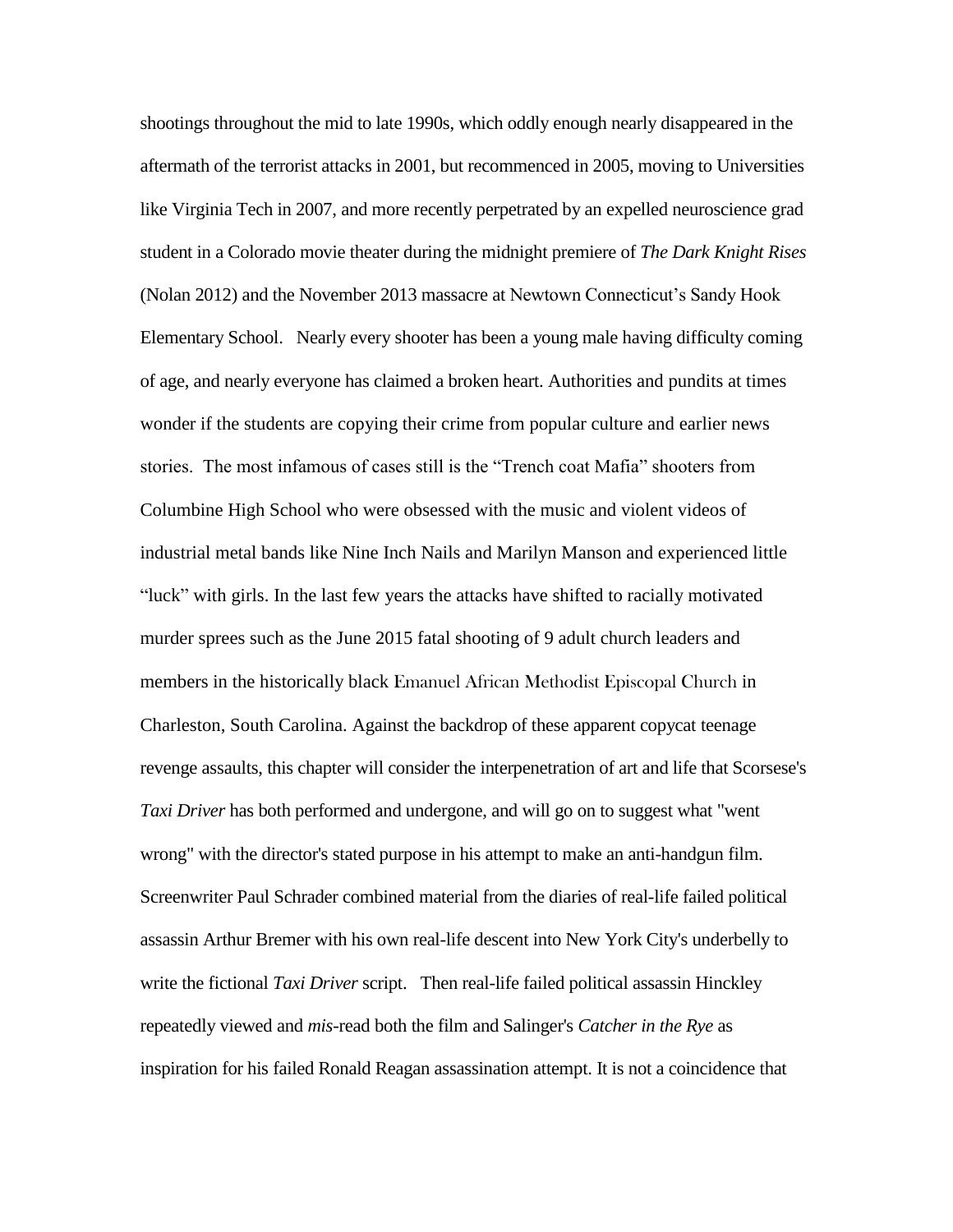the Hinckleys were then family friends with the family of Reagan's Vice President, George Bush. In the film Travis Bickle fails to assassinate a Presidential candidate in an attempt to impress a girl, as does Hinckley in real life, which in the end results in a remarkable political and legislative aftermath. This peculiar cinematic and cultural icon teaches us valuable lessons regarding artistic intention, didactic art, aesthetic distance, and finally, the remarkable potential for art and life to dialectically define each other.

Scorsese' psycho-sociological study of "loser" Travis Bickle (Robert De Niro) and of his city interrogates to what extent a killer is shaped and prompted by such active forces as war, work, politics, and the media. That this film depicting a failed assassination then became a prompting force itself in a failed, odd, film-inspired copycat assassination despite its intended anti-handgun position—broadly illustrates the ambiguous nature of art in general, its virtual inability to account for or guarantee its effects, and its inevitable complicity with social forces such as the media. An examination of a few privileged moments in the film alongside comments the director has made in print, and particularly on the alternate audio track of the Criterion edition of the film, will show how *Taxi Driver* presents the genesis of a killer in a way that compromises the threshold of art and life, and thereby becomes complicit in the events that followed its release.

### **The Specular Trope**

 By presenting the first shot of the film's *hero* as if seen in a rearview mirror of Travis' moist eyes reflecting in their whites the lights of the city, an image replicated a number of times in Scorsese's lyrical visualization of neon reflected in water-drenched city streets, the film at once sets loose the specular trope of looking and reflecting--reflecting back one's surroundings and reflecting on oneself or the lack thereof. This first shot of the hero serves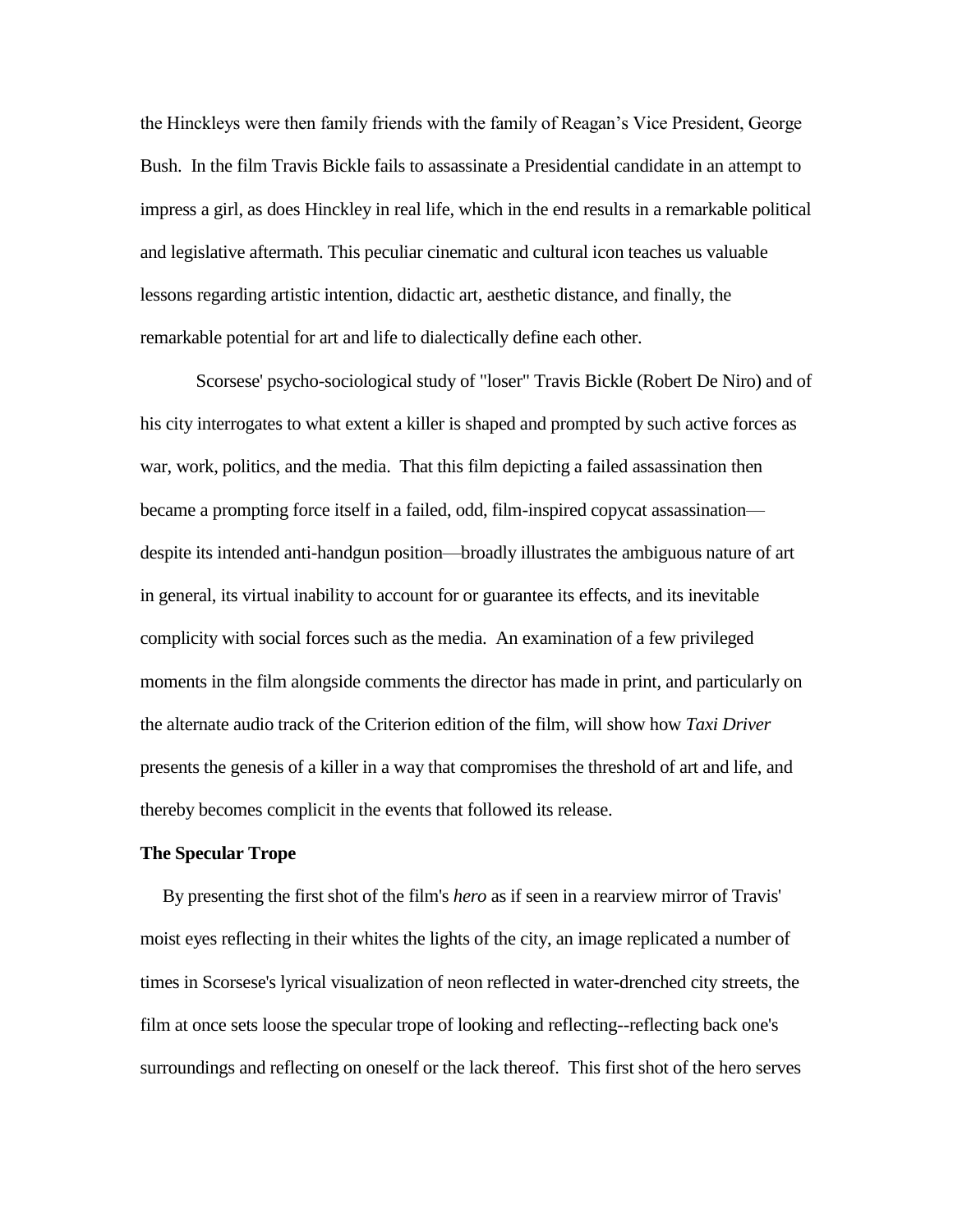the double function of casting the audience as passengers in Travis' cab looking at him through the rearview mirror, and of signaling Travis' impossible task of facing himself, his loneliness, his alienation. All of the images and events of the film (save a few notable exceptions to which we will return) are translated through the eyes of Travis: it is his film.



Fig. 1 The film at once sets loose the specular trope of looking and reflecting back

Perhaps this initial insight regarding Travis' dominant point-of-view shots explains why Scorsese's rarer "religious overhead shots," as he has called them, fail to accomplish the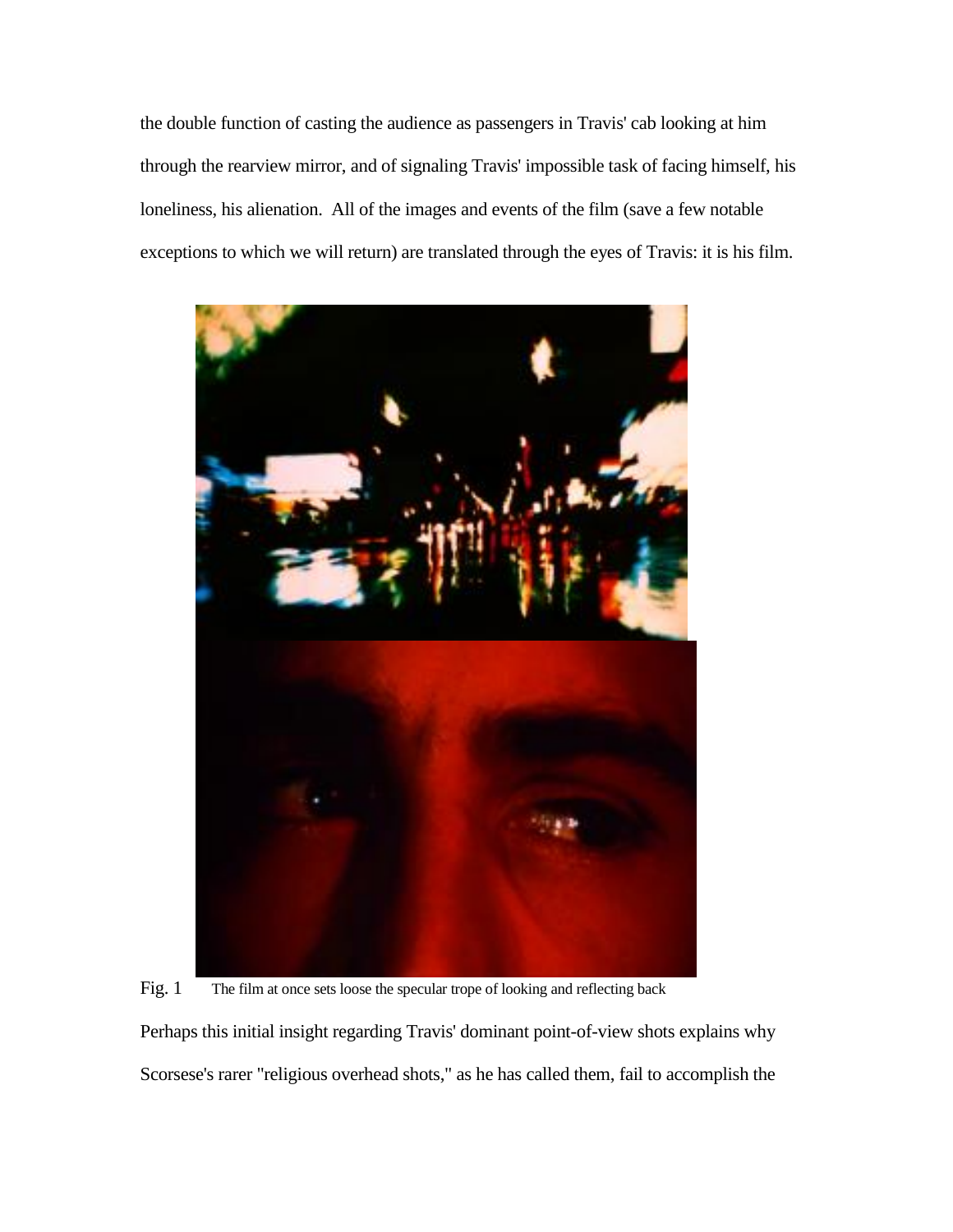judgmental distance he wanted us to feel toward Travis.

## **The High Angle**

Scorsese tells us how intentional these distancing shots were by explaining that from the beginning "Paul wrote the high angle" into the script. He goes on to stress the importance of keeping "Travis separate from everybody else" in "a single frame." If *Taxi Driver* is flawed, it is the ultimate illegibility—illegible not only to Hinckley—of these overhead god shots and isolating single frame gestures intended to denote the film's critical distance from this loser, zealot, and vigilante. Scorsese comments further on *his intentions* toward Bickle: "Whenever I shot Travis Bickle . . .. Nobody was in his frame . . . There would be a certain look in his eyes, a certain close-up of his face, shot with a certain lens. Subtle—not too wide, not to destroy it, not to nudge the audience into, 'Hey, this guy's a whacko.' Not that sort of thing. But rather to let it *sneak up* on the audience, like Travis does, and move the camera the way he sees things—all from his point of view" (my emphasis added). "I hope you see it—I see it." Travis is "not cured," he's a time bomb," is that "clear? It doesn't have to be. That's all right." Again, the flaw in communicating his intention is perhaps due to being too "sneaky." Bickle's "whacko-ness" is more than likely missed by most viewers.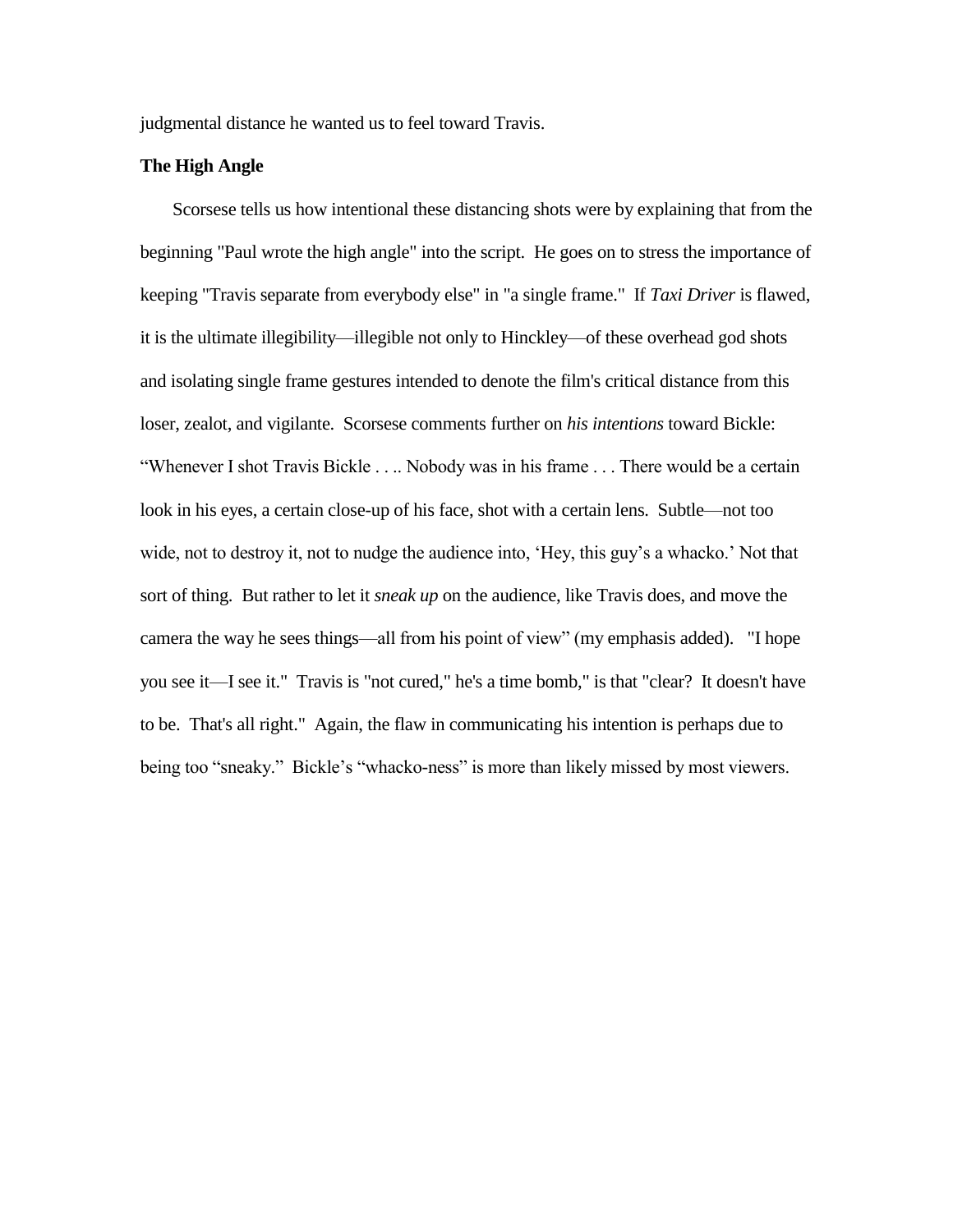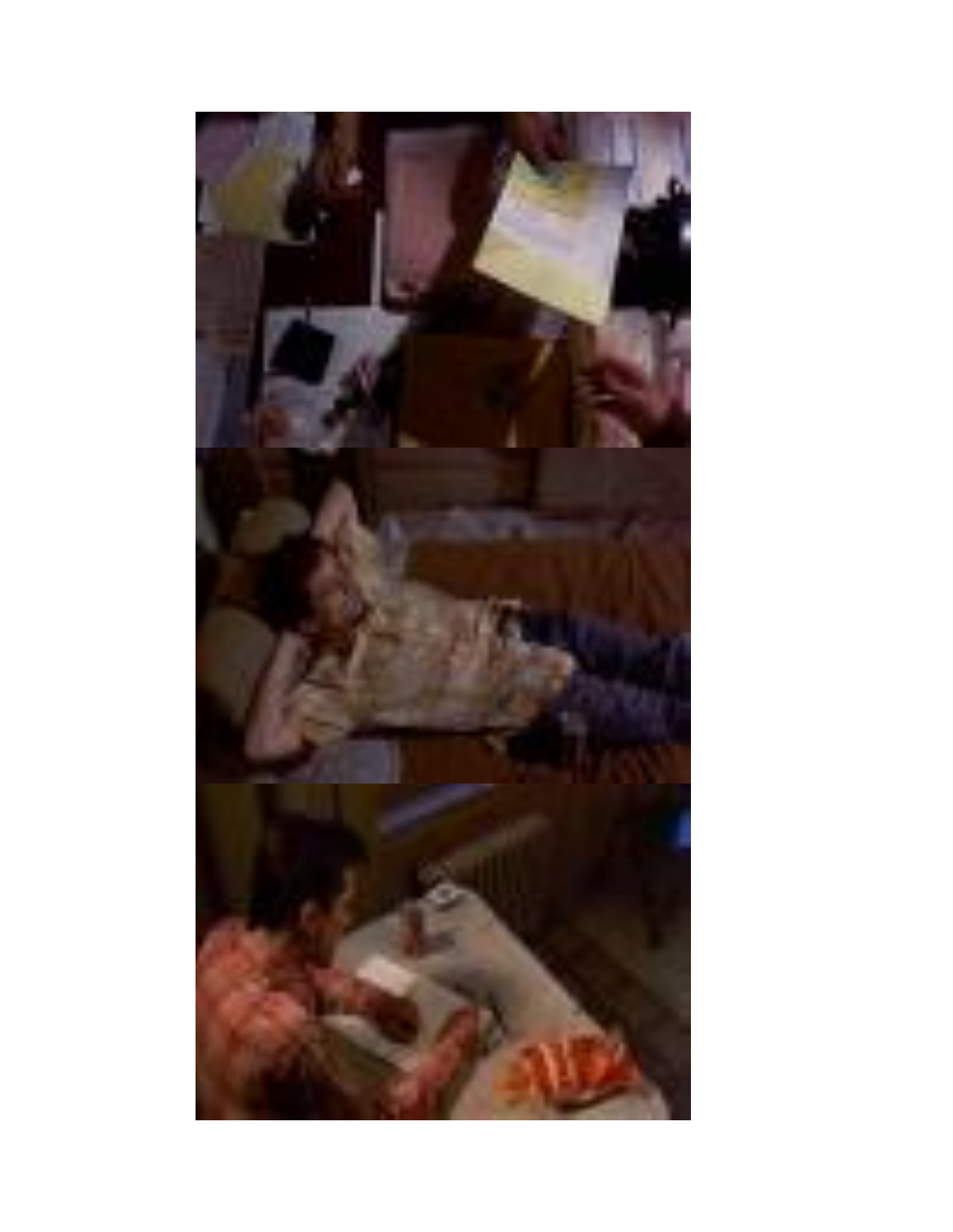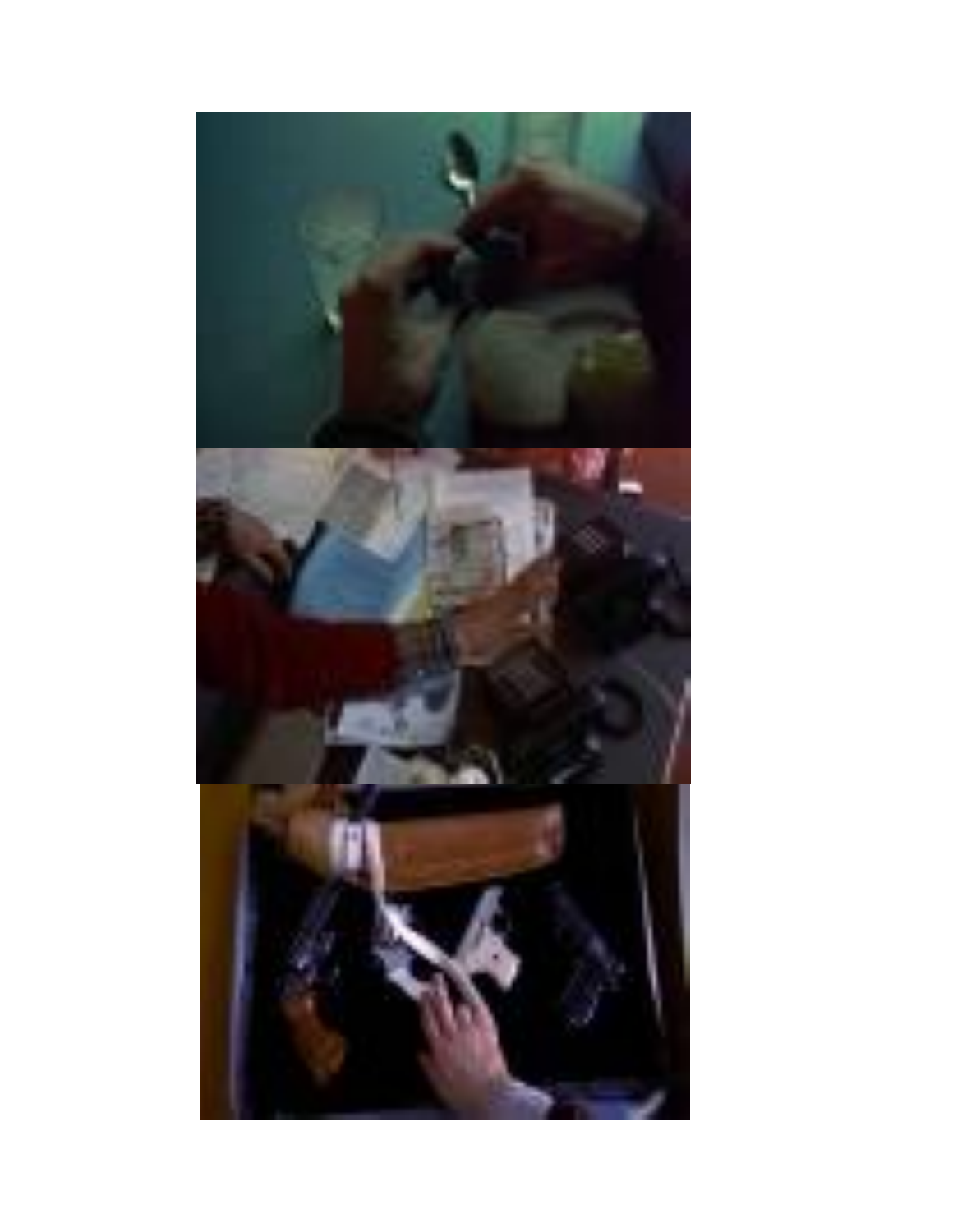

Fig. 2 Does a wealth of overhead "God shots" intended to communicate judgmental distance ultimately fail?

Most of the stylistic flourishes, like the slow-motion walk to meet Betsy (along with Tom Scott's plaintiff alto sax riff composed by Bernard Herrmann), express Travis' romanticism and not necessarily the filmmaker's. It is no wonder that Travis, the ex-marine, has difficulty reflecting. What other type, class, constituency is as overly represented in the collective media as the stereotyped, emotionally wracked Vietnam veteran? (This is not to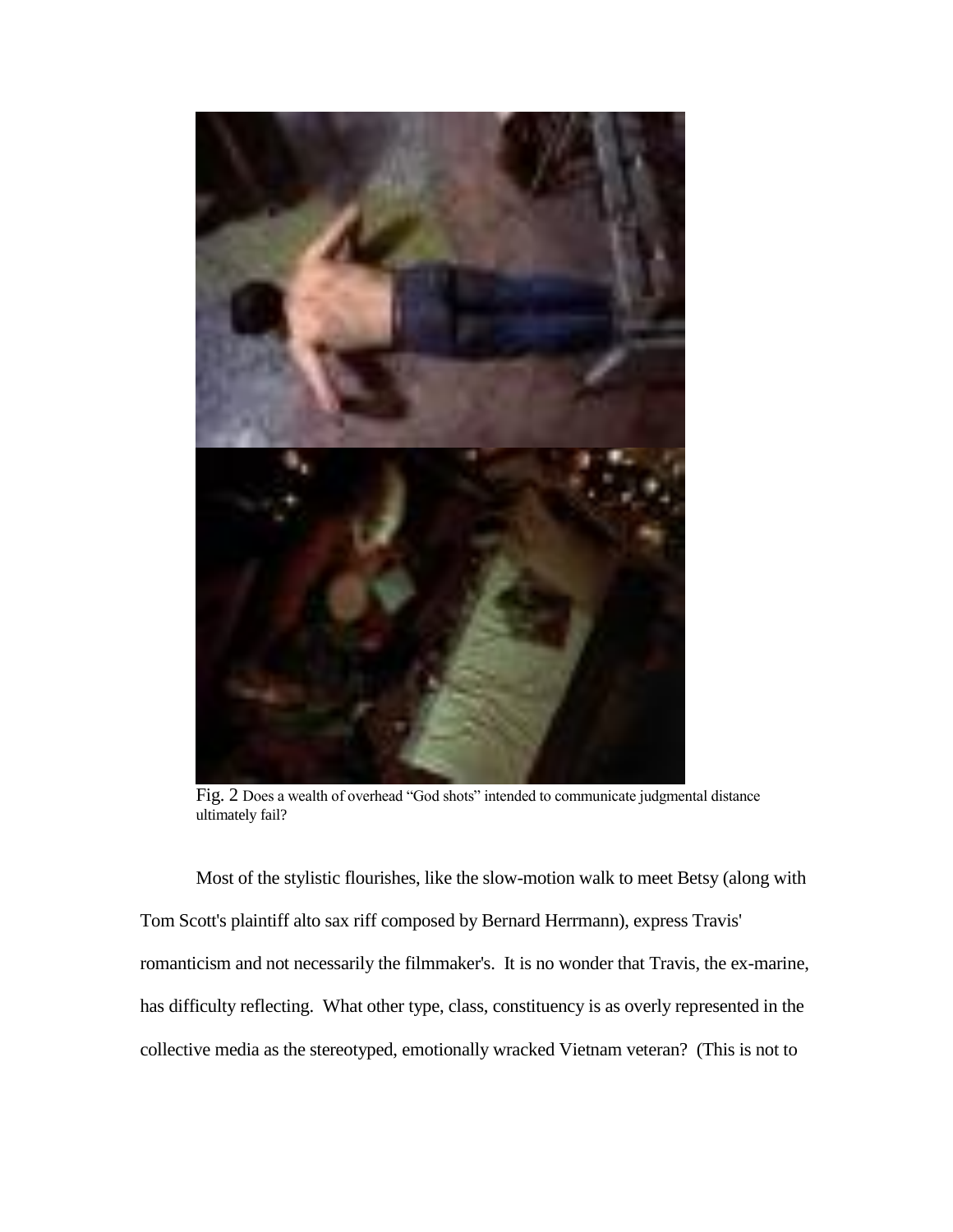ignore the fact that *Taxi Driver* is one of the first American films from a major studio and director to depict the returning vet.)

# **We Are The People**

Such over-representation leads to saturation and results in a succumbing to the media's image of oneself: "I believe that someone should be a person like other people." In Travis' diary entries we see him struggle to appropriate the bureaucratese of Senator Charles Palantine (Leonard Harris) and journalese of the TV and of the newspapers and paperback books strewn over his bed and the floor of his apartment.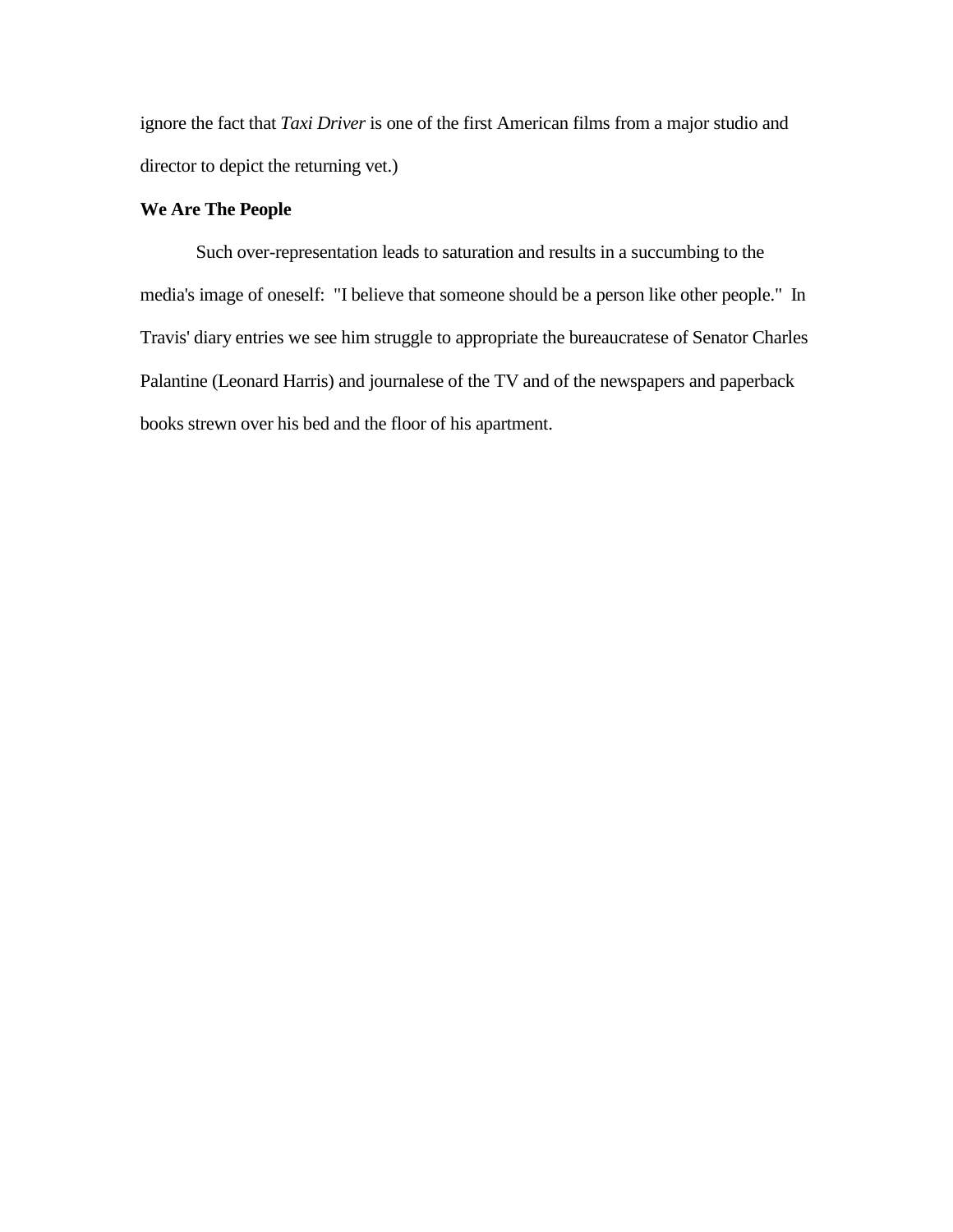

Fig. 3 The media envelops Travis: TV, paperback books, newspapers, magazines, the cinema

Travis' marine training also contributes to his identity struggle. Betsy (Cybil Shepherd) calls Travis a "walking contradiction," and the specularly named Iris (Jody Foster) challenges him to pay attention to himself by looking at his "eyeballs in the mirror," effectively grounding the film's opening and closing image of Travis who can only furtively glimpse himself. The plurality of his personality is asserted when the camera slowly tilts up his body to reveal his "*We* are the People" button and newly self-coifed Mohawk haircut. Rather than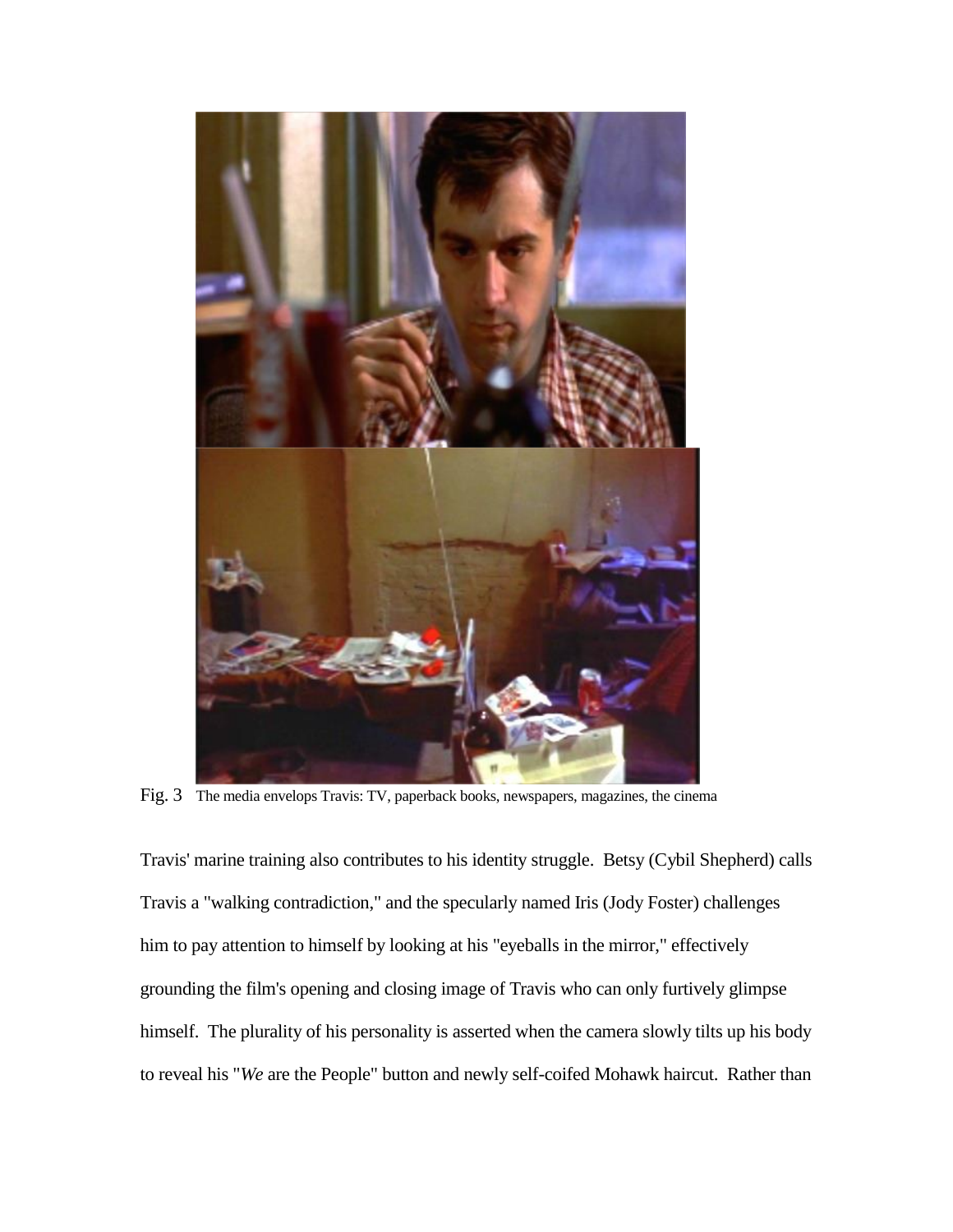announcing his support for the "father figure" Palantine whom he intends to murder, the button serves as a nametag; Travis is "we," a plural personality and, as victim of media bombardment, everyman. The near-constant din of Palantine's speeches seems more and more tailored for Travis as they subliminally enter his subconscious. Although Bickle is shown writing in his diary and apparently reads or at least skims books and periodicals, it is important to acknowledge that he is undereducated and this helps explains his susceptibility to suggestion and to class-based frustration over inroads by the counterculture. One of the laudatory articles about Travis' bloodbath that he hangs on his wall specifically describes him as a "working class hero." During his interview for the cabbie job, his future boss and fellow marine, asks him about his schooling:

#### "PERSONNEL OFFICER: Education?

TRAVIS BICKLE: Some . . . I . . . here, there, you know. (They exchange meaningful looks.)"

When Travis effectuates his "change," Palantine notes: "The people are responding to the demands I've put on them," and "We the people suffered in Viet Nam . . . We have reached the turning point. No longer will we suffer for the few," etc. As Travis is walking down sunny Sixth Avenue we encounter a montage of "documentary" shots of pedestrians and Scorsese's camera singles out a proto-Travis: a young man with closely-cropped hair listening to headphones wearing an army jacket. Walking alone and isolated by his headphones, this uncredited pedestrian is a near graphic match of the army coat clad Travis with his prominent "King Kong Company" arm patch. Schrader and Scorsese assign Travis that patch in order to conjure up another famous anti-hero who hates New York City and must battle its forces alone.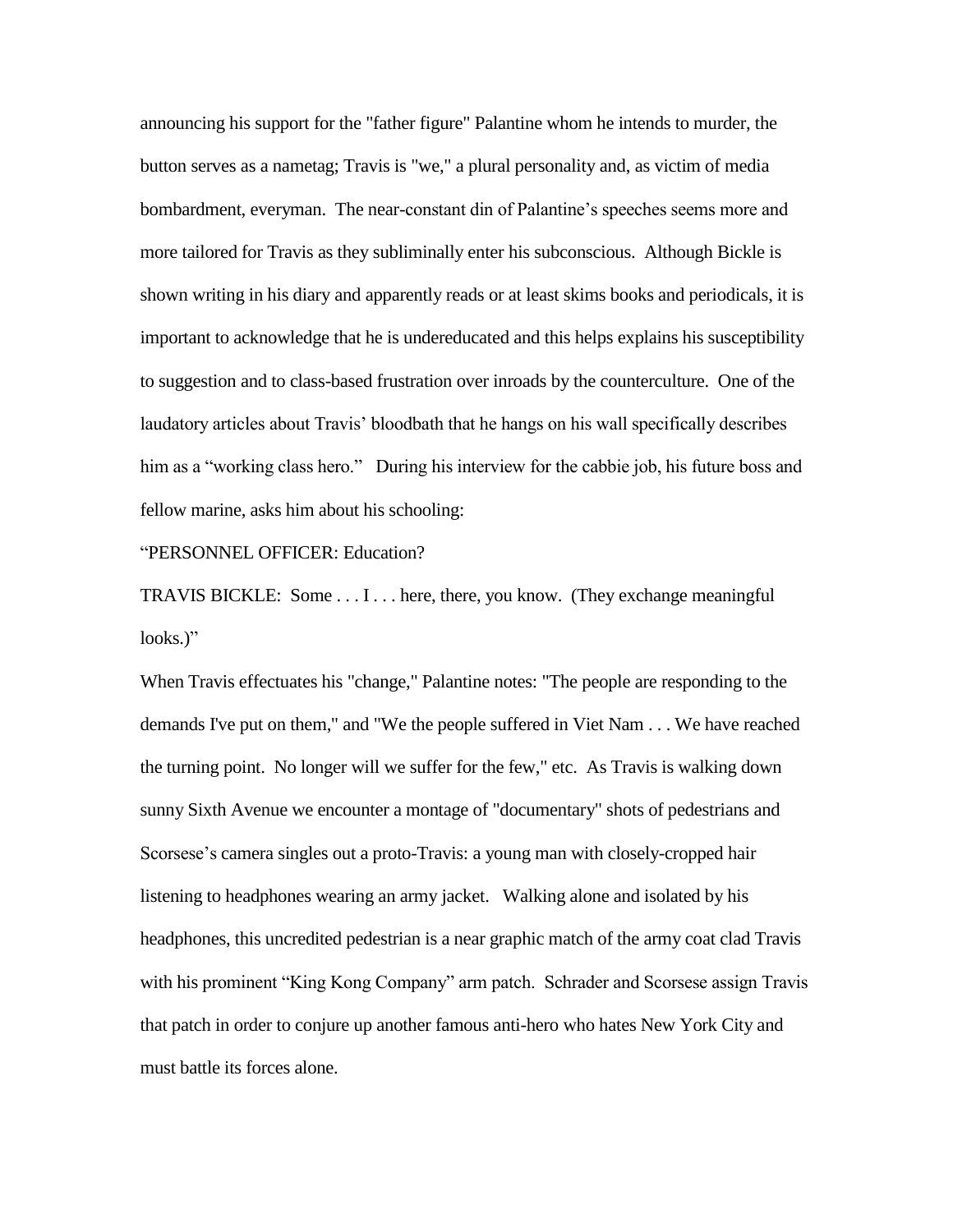

Fig. 4 A proto-Travis is singled out and graphically matches this member of the King Kong Company

While the image of this pedestrian in an army jacket flits quickly by and may not be very noticeable to a first-time viewer, here is another image for Travis to replicate. Scorsese speaks of the "serendipity" that occurs in filmmaking, how one can "get lucky in art," and goes on to say: "We didn't know what was real." We had "real people in the frame." We "couldn't help it."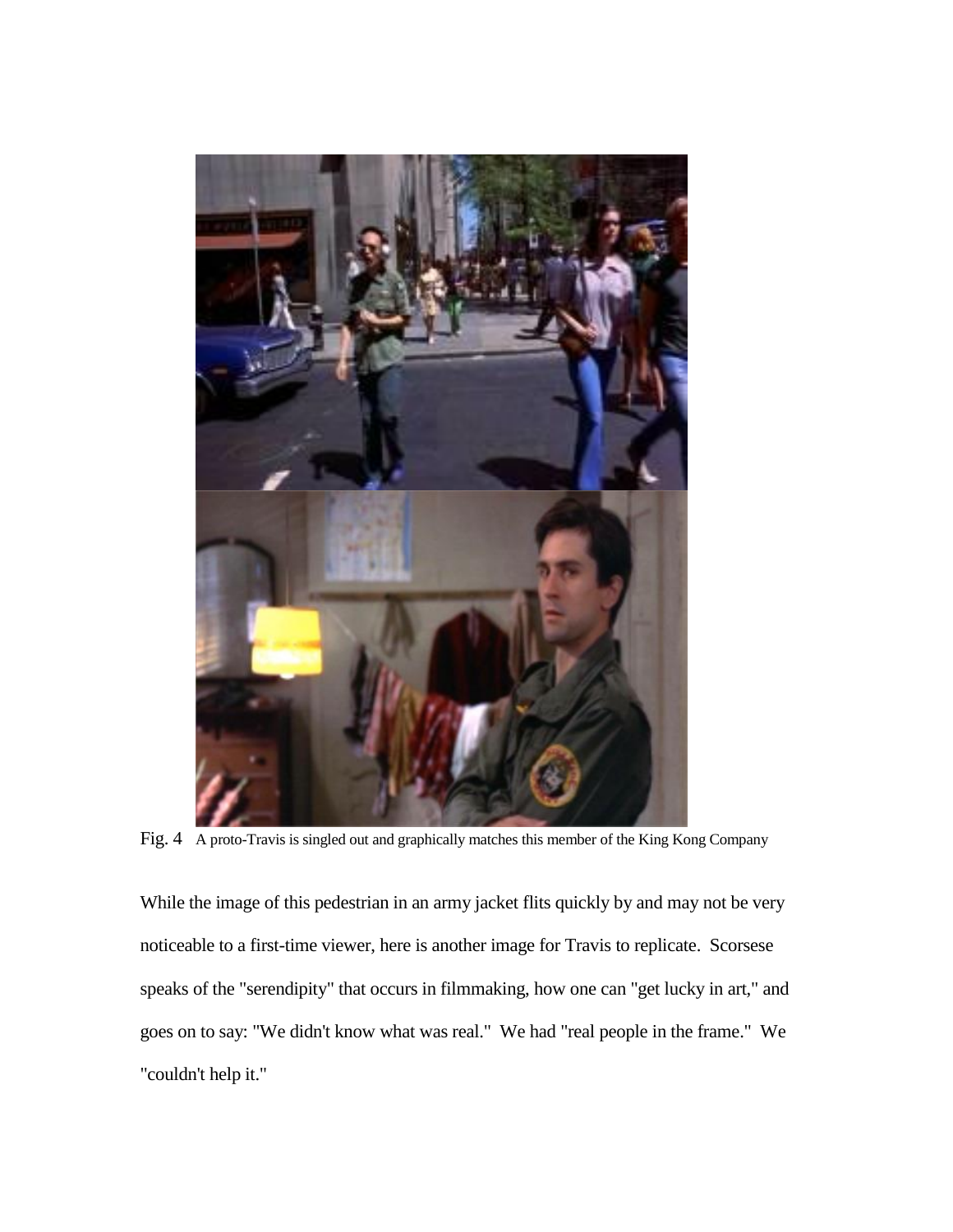#### **A Walking Contradiction in Sound**

For the purposes of the film, Travis *is* the people, and the people are susceptible to what the media dictates. As Travis moves through the city, midtown movie marquees broadcast such titles as the brutal slasher film *Texas Chainsaw Massacre*, the film about the little guy who stands up to the mob, *Mr. Majestik,* and *The Eiger Sanction*, a film featuring Clint Eastwood as the contradictory art professor/assassin. Over coffee Betsy cites the lyrics to Kris Kristofferson's "The Pilgrim, Chapter 33" to dub Travis a contradiction, "He's a walkin' contradiction, partly truth and partly fiction." (*The Silver Tongued Devil and I*, 1971, Monument.) Travis does not understand Betsy's observation, and buys the Lp for her, which she ultimately returns unopened, saying in a disgusted voice as she closes the cab door on him, "I've already got it."

This contradictory, dichotomous element is announced almost immediately at the beginning of the film by means of the stylized film score. Bernard Herrmann's score is decidedly split between quasi-military drumming and the romantic, noir sax jazz theme the kind of typical film noir musical accompaniment to a hero's love affair in the big city at night. The non-diegetic drumming often interrupts the non-diegetic jazz theme, expressing the effect the murderous marine training has on Travis' attempts at romantic love. Once Betsy rejects Travis, following the ill-conceived trip to the Swedish sex film, the romantic theme disappears and does not return until Iris agrees to have "breakfast" with Travis. The musical dialogue between these two sonic elements represents the two warring factions inside of Travis Bickle and are artistically combined following the bloodbath, when the tympani pounds with the love theme in a new key and register: Travis has found a violent palliative for his headaches. He can now murder for the love of Iris and be rewarded with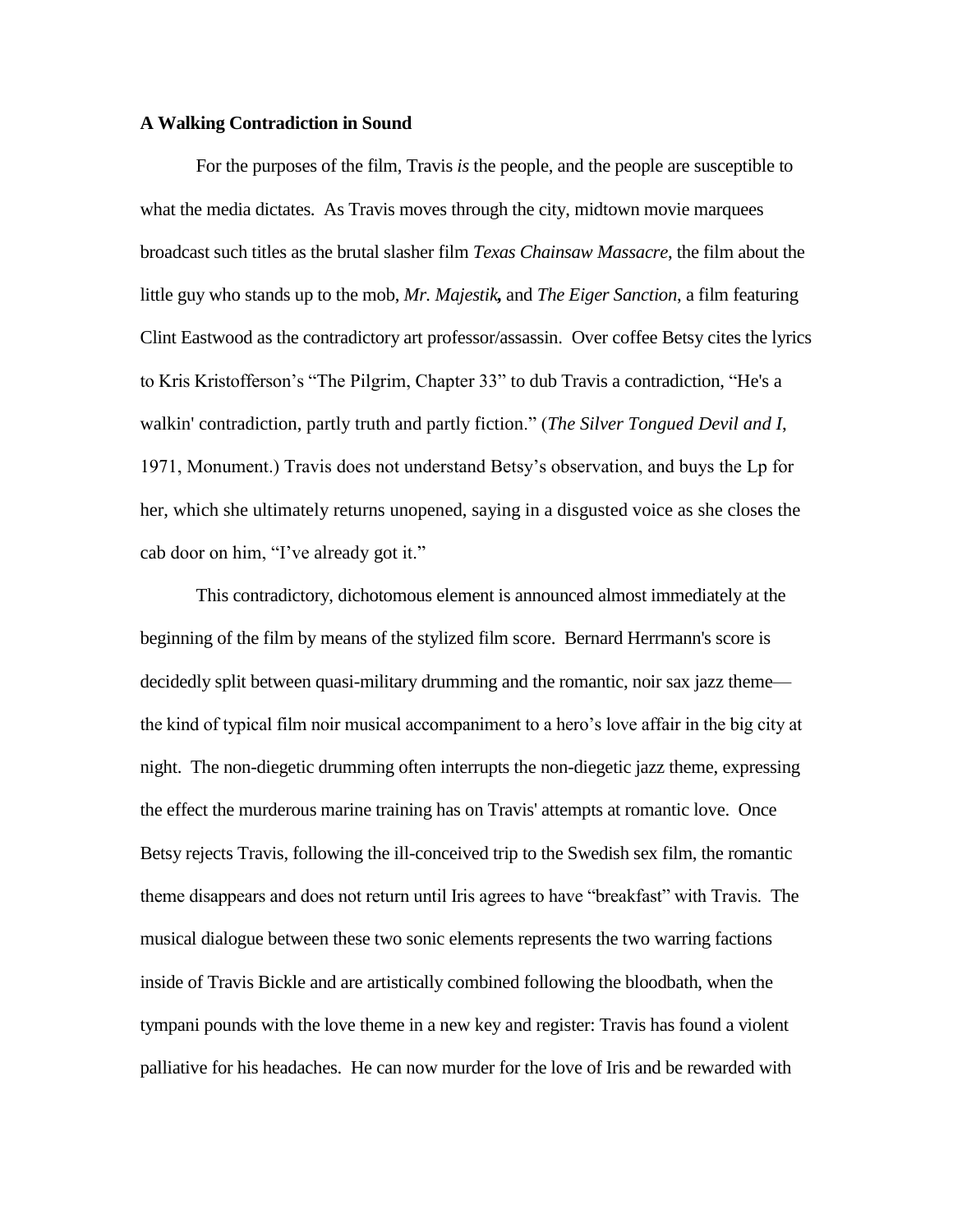banner headlines and gratitude by her parents. It is rather doubtful, however, that the damsel in distress, Iris, desires to be returned to her parents by her Travis in shining armor. Iris tells Travis point blank: "Why do you want me to go back to my parents? They hate me, I can't live there."

## **Hold Me Close**

But the scene in the film (other than Bickle's furtive glance in the rearview mirror) that seriously challenges the seamlessness of its narrative closure sticks out like a sore thumb because Travis is neither in it nor watching it. Alone in their late 60's postered room, Sport (Harvey Keitel) seeks to calm Iris' concerns about her prostitution raised by Travis. He puts on a record ("Hold Me Close" Keith Addis/Bernard Herrmann) and begins to slow dance with her, calming her with tender words. The audio allegedly coming from the record is a rather non-diegetic sounding version of the romantic noir theme composed by Bernard Herrmann and played by Tom Scott. It accompanies what appears to be a genuine moment of tenderness—one Travis can only dream about with Betsy, replete with Sport's record player, something Travis doesn't own and doesn't understand. Near the end of the scene, while we continue to see Sport and Iris embrace, kiss, and dance closely to one another, we are startled by the *faux raccord* of gunshots from an automatic weapon. As the sounds of the shots get louder we then discover their source, as there is an abrupt edit to Travis Bickle shooting at a paper-human target in a firing range. This *faux raccord* editing makes it clear that Travis desires to separate the young prostitute from her pimp and foreshadows his doing so through handgun violence, despite the apparent happiness and affection between the couple. This stylized sequence can be cited to support the argument that Iris is content, cared for, and does not wish to be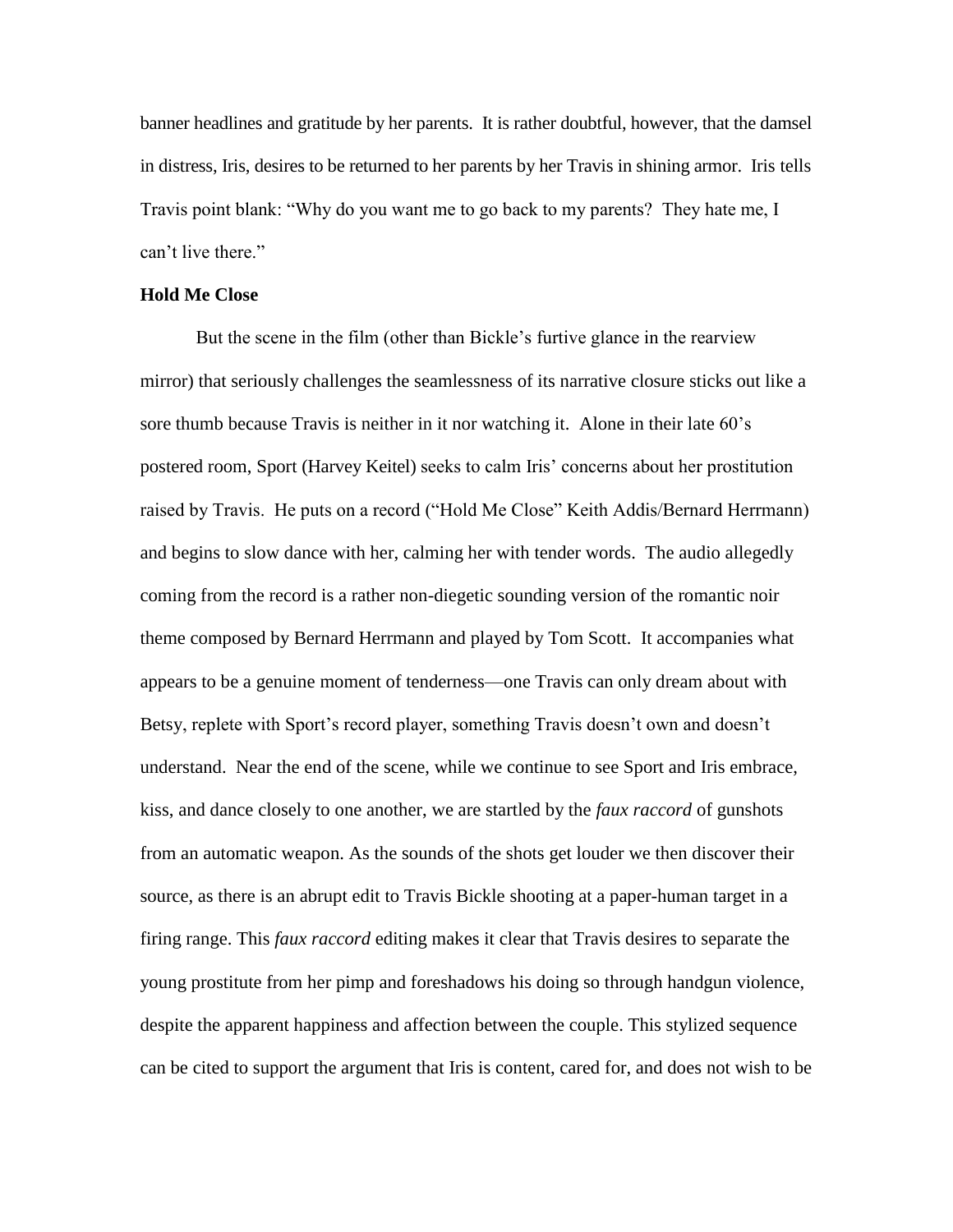"rescued" by Travis, thus undercutting his "heroism" and sympathetic persona the film's superficial closure tends towards.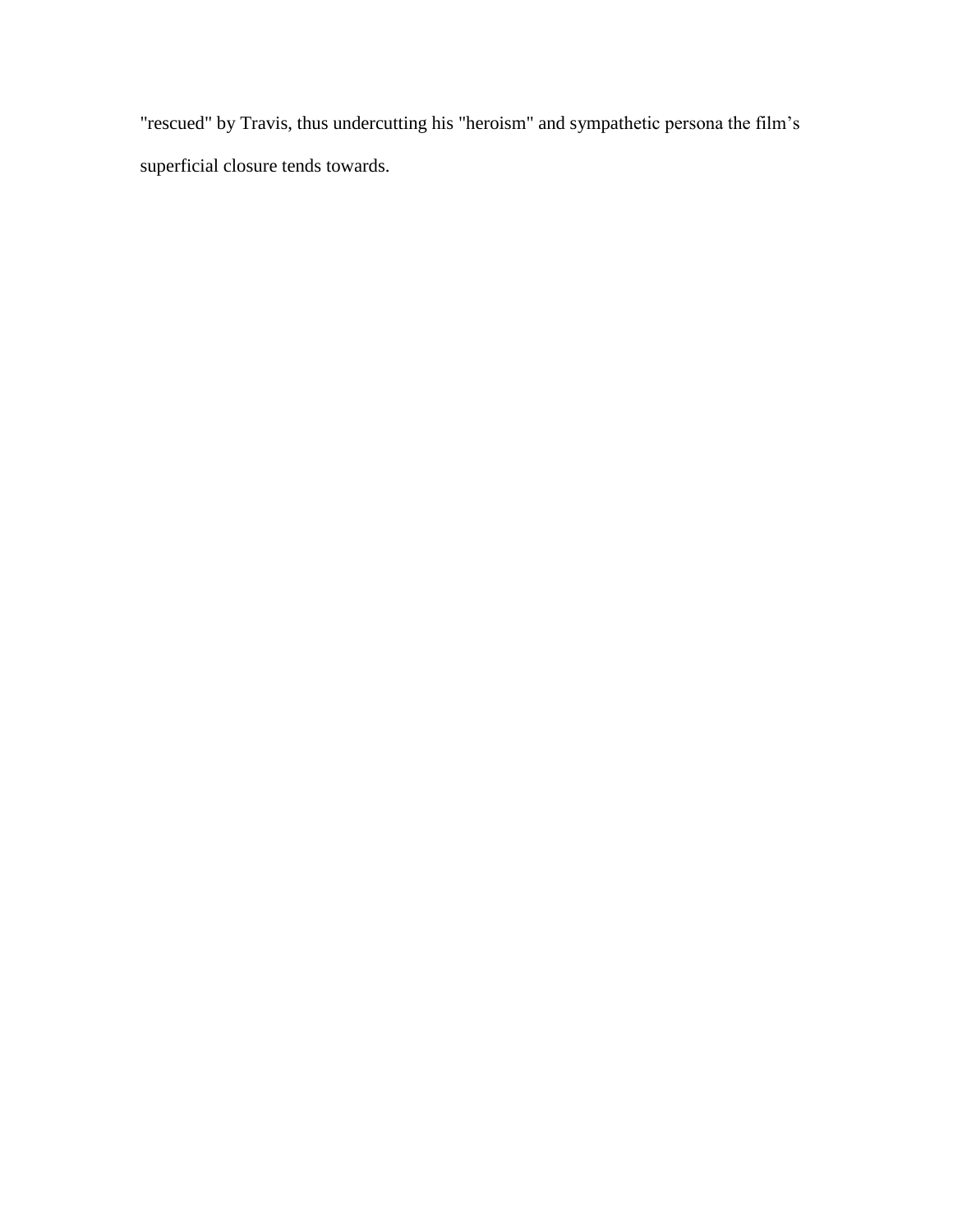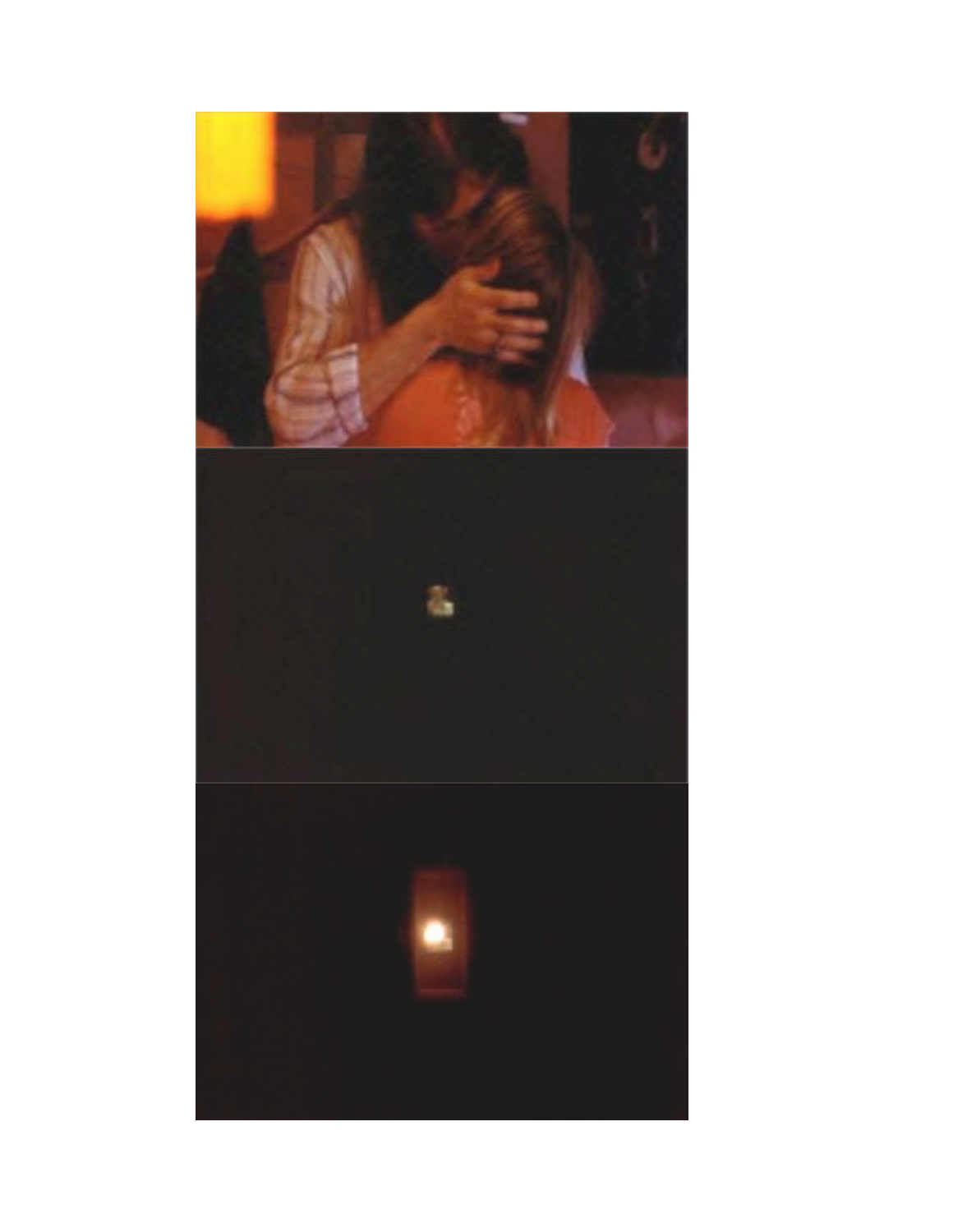Fig. 5 The *faux raccord* of Bickle's bullets interrupts a moment of tenderness and undermines his heroism

 Long before Travis changes, i.e., purchases pistols and decides to rain over the city's filth, Charles T. (Norman Matlock) and Wizard (Peter Boyle) each independently dubs him "killer," and later, Sport rightly takes him for both cop and killer. The effect of identifying Travis this way prompts him, indicates for him what Palantine will call the "good," "right" road. The only true seduction scene in the film, however, occurs between Scorsese himself as "Passenger Watching Silhouette" and Travis. Here is where the prompting of Travis is most evident.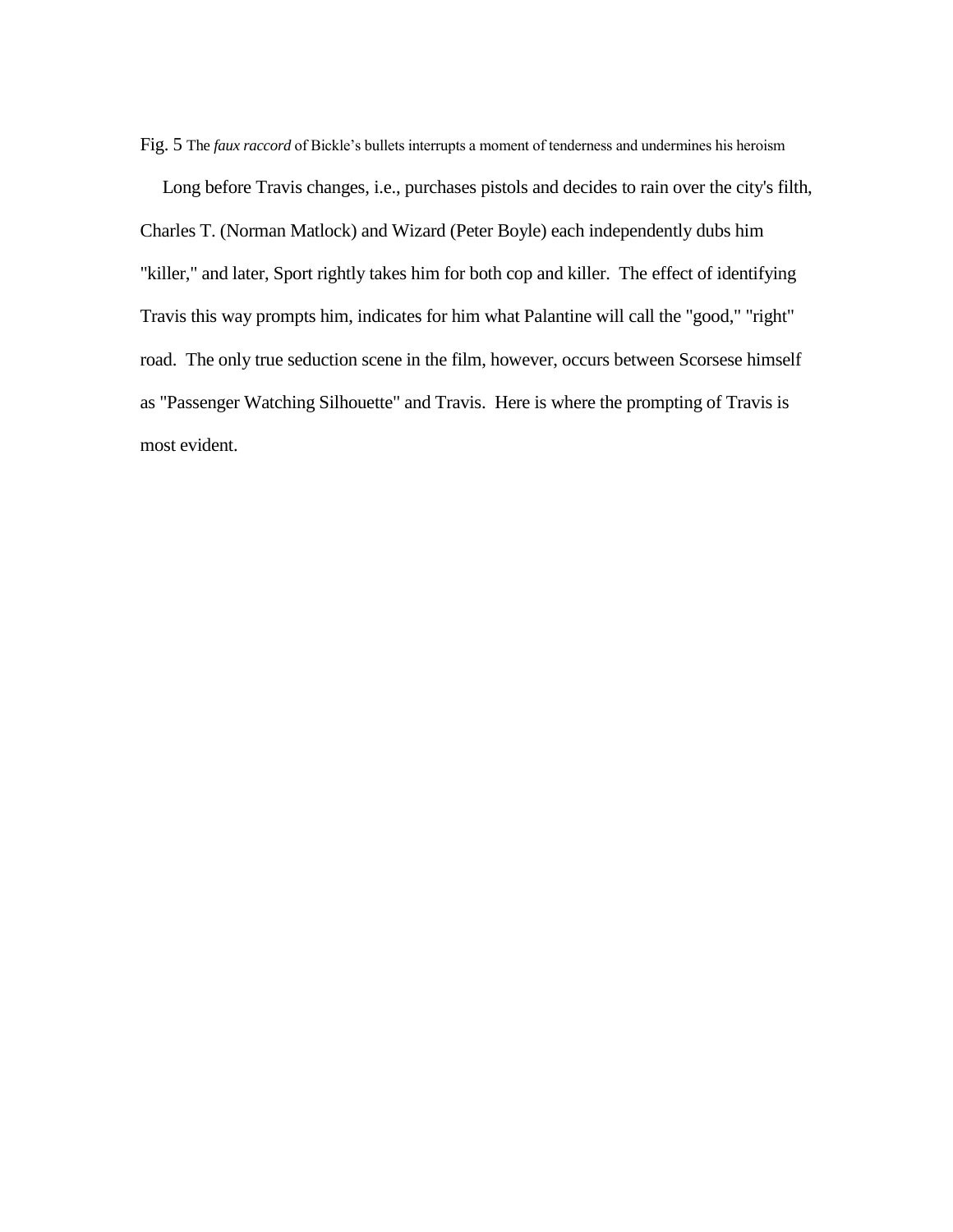

Fig. 6 Charles T., Wizard and Sport each independently intuit Travis Bickle is a "Killer"

# **You Must Think**

The brokenhearted/misogynist passenger who is unmistakably played by the film's director, Martin Scorsese, directs Travis' gaze and body movements as he plants in the freshly love-spurned taxi driver's mind, through maniacal repetition, the power of a .44 magnum hand gun to soothe a broken heart. Sitting in the back of the cab he encourages Travis to visualize, to ponder handgun violence: "*You should see* what a .44 magnum'll do . .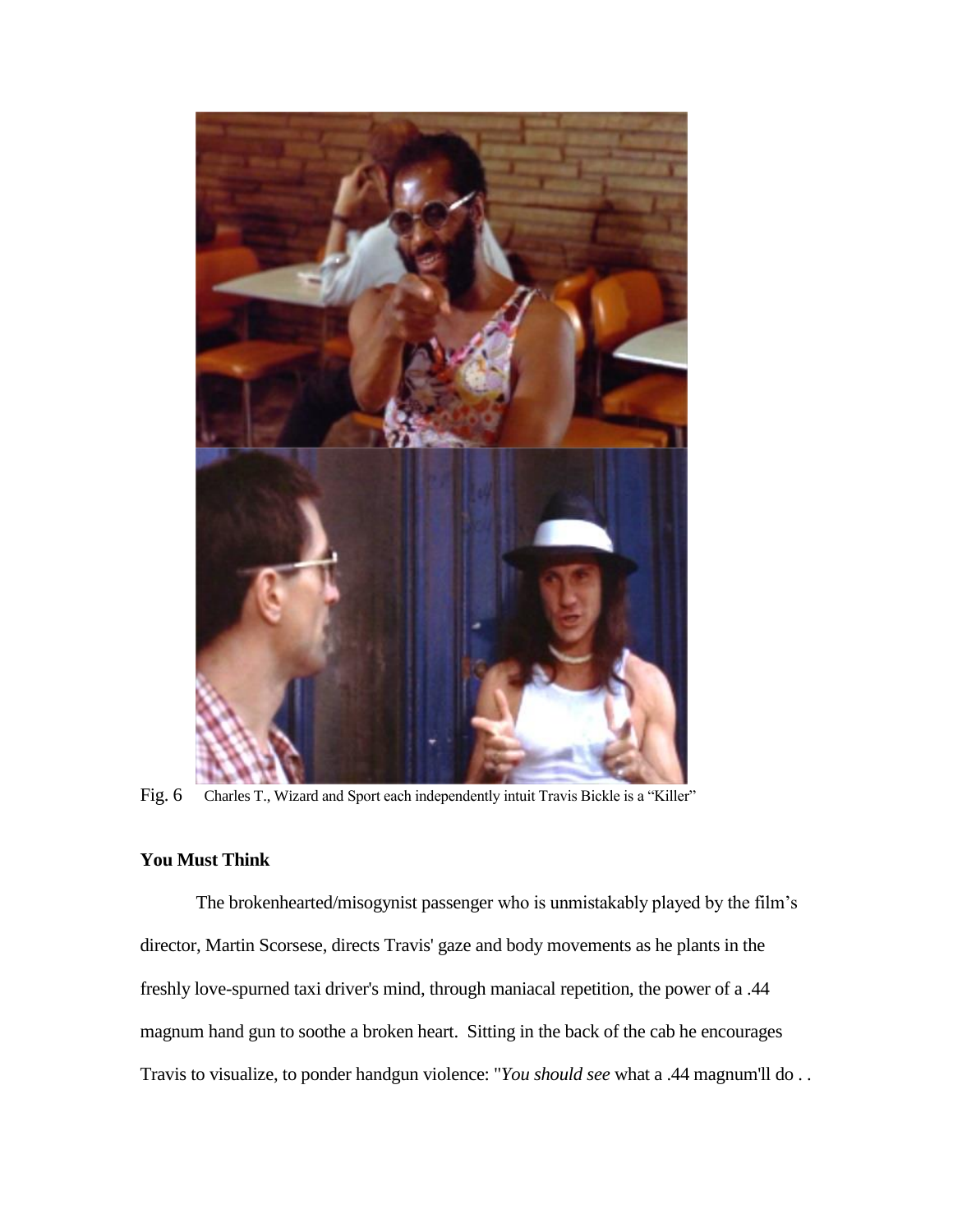. *You must think* I'm pretty sick . . . Right? Right?" The cuckolded husband announces that his wife is betraying him with a "nigger," adding to Travis' already developed racism. Most of the scene between the passenger and the taxi driver has been accomplished with each character in his own frame and maintaining a distance. The exchange concludes however, with a stylized left to right pan as if establishing a connection as a result of the mutual pondering of handgun violence. The next shot following this pan is an edit to a close up of the back of Bickle's head as if to indicate that the violent messages are sinking in.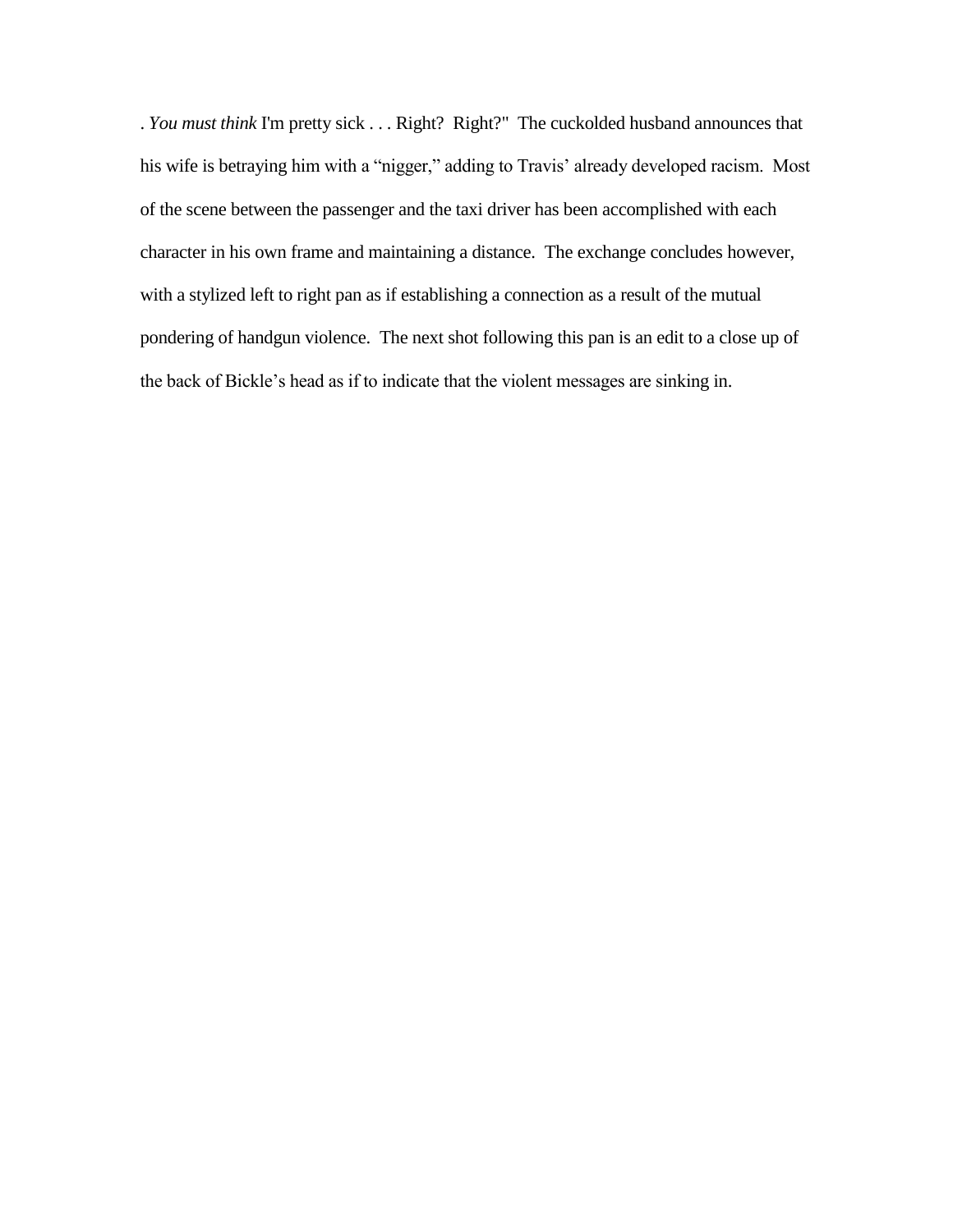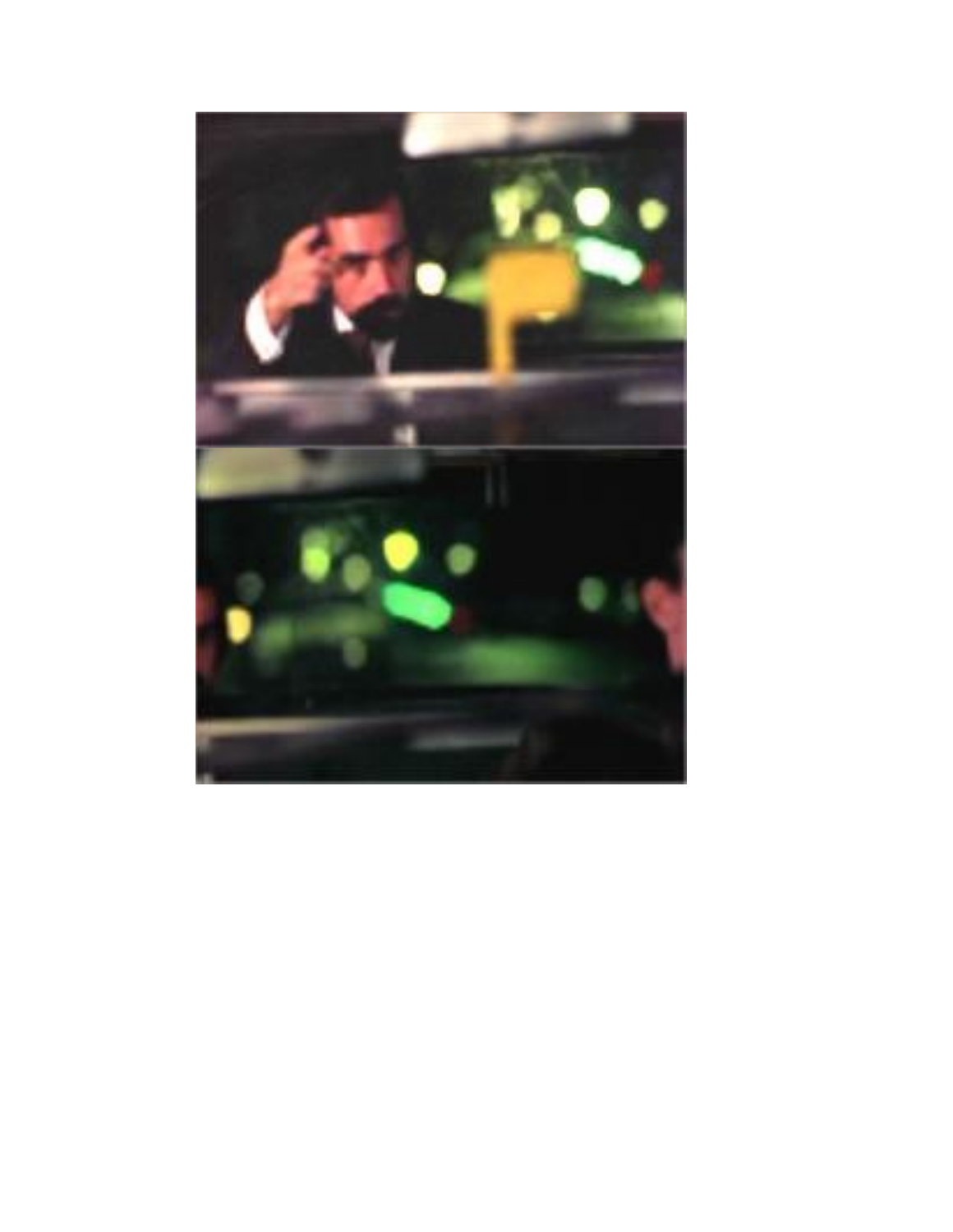

Fig. 7 A lonely hearts club is founded by means of a connecting pan as the message sinks in.

After his act of complicit voyeurism and mutual meditation on such violence, Travis inarticulately explains to Wizard that he now wants to "go out and do something," that he is motivated by the "bad ideas" he has in his head. An unreflective character like Travis (and the model that has emerged from the long line of murderous American young adult males) is a prime subject for such prompting, unable to determine from where his ideas originate and ill-equipped to evaluate those ideas. Although Scorsese is at pains to deny the importance of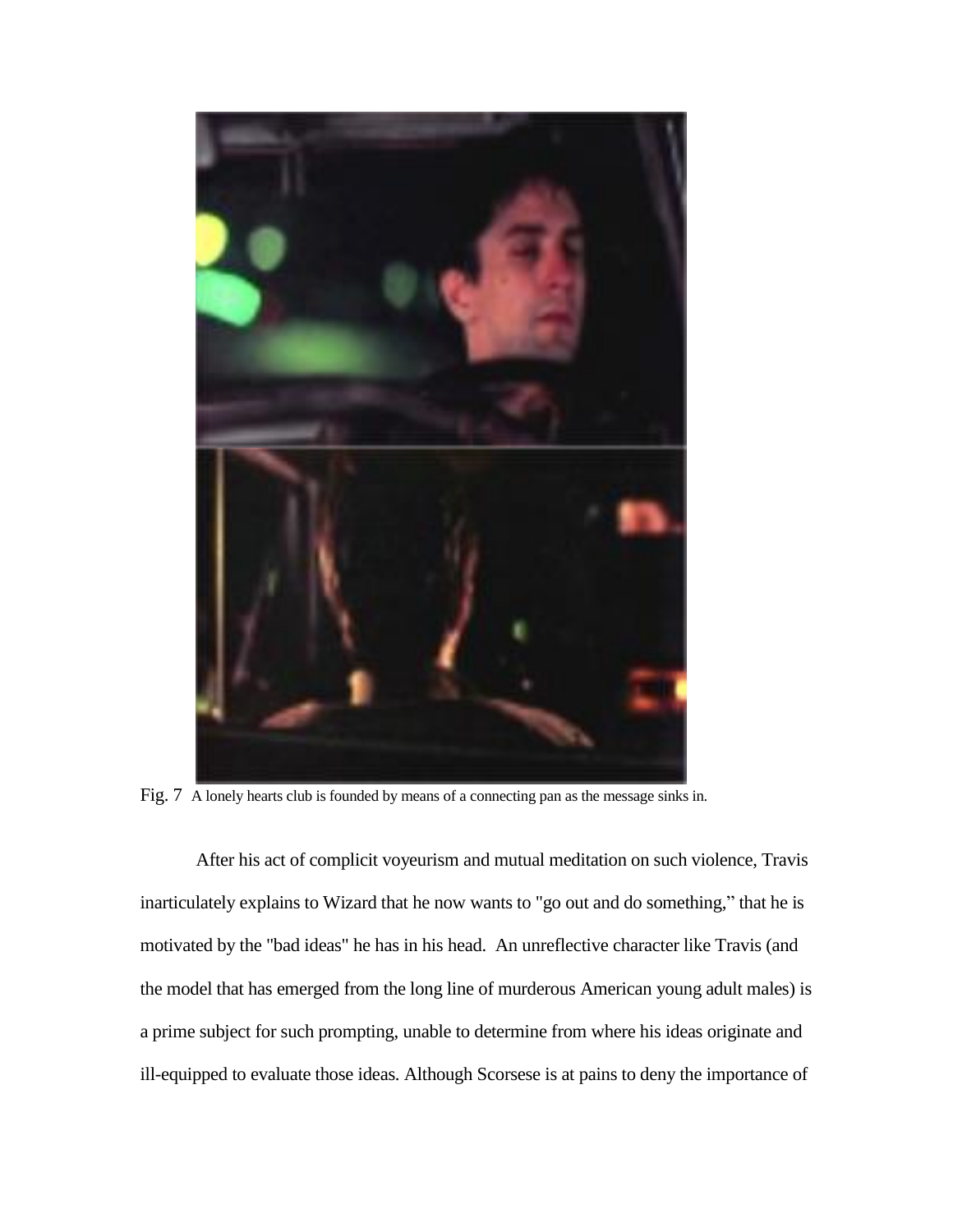Travis Bickle's Viet Nam Veteran status, claiming the film is "not a comment on Vets," and "War does not make psychopaths, he didn't need Viet Nam to create psychopathology," it is fair to mention the identity-crushing nature of military basic training and combat whereby everyone is not only dressed in an identical uniform, but made uniform. The vulnerable Travis takes direction from the passenger, who is also recognizably the director of the film in cameo. There is another telling cameo from Scorsese, this one uncredited, when he is sitting, perhaps even waiting, for Betsy to arrive at Palantine headquarters. Watching Scorsese watch Betsy, very much in the way Travis spies on her from his cab, connects the characters further and subtly associates the director of the film with his own cinematic voyeurism. From this scene on, however, Travis will direct himself in his own movie.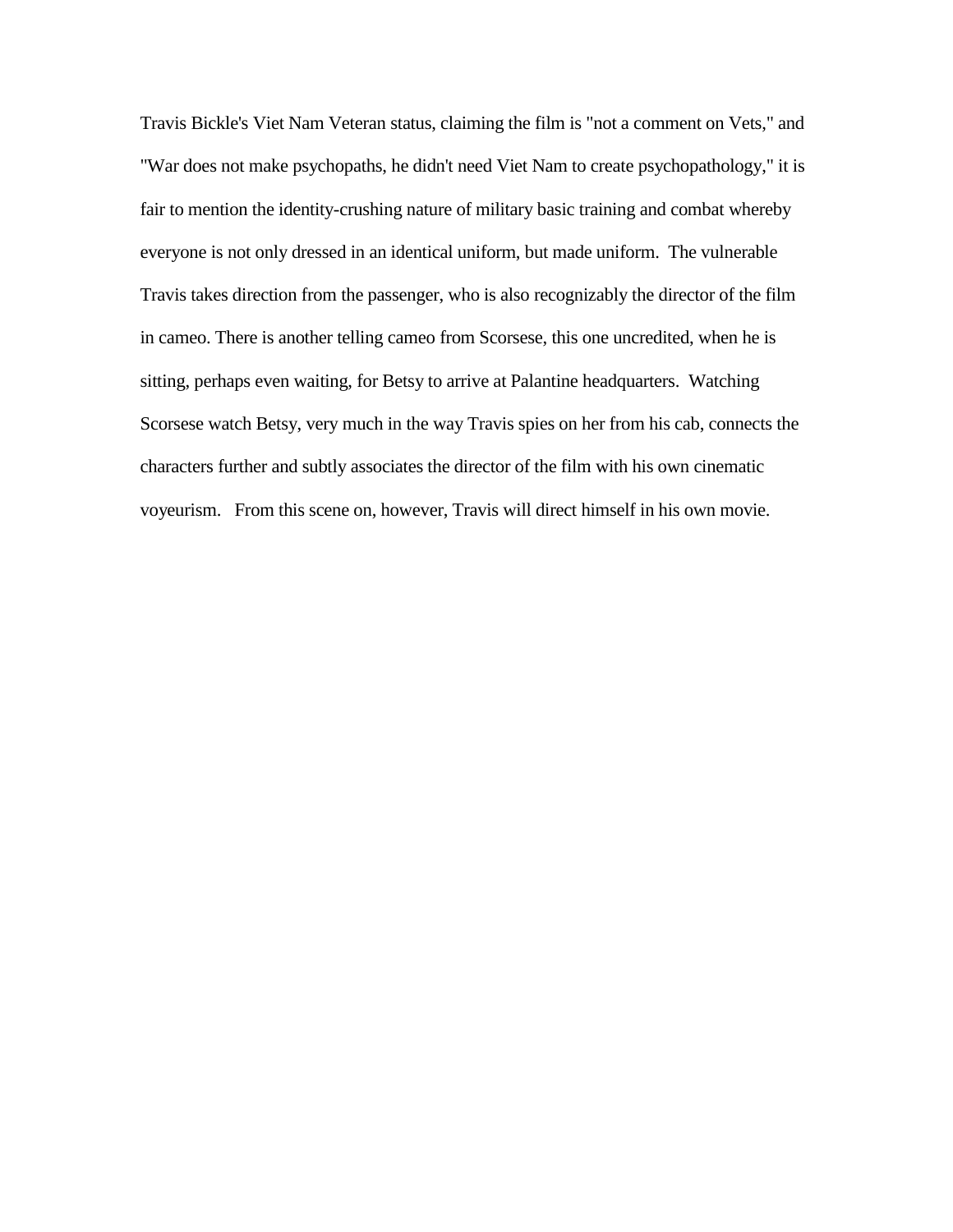

Fig. 8 Connected by their voyeuristic possession of Betsy

Despite the typically reflective and introspective practice of keeping a diary and all of the planning Travis performs, the taxi driver is limited to a somewhat fleeting *rear view*. He sees himself as what he does. Wizard tells him: "You do a thing—that's what you are." We view Travis accordingly in the scene with handgun salesman Easy Andy (Steven Prince) through the open chamber of the .44 magnum that frames one of his eyes.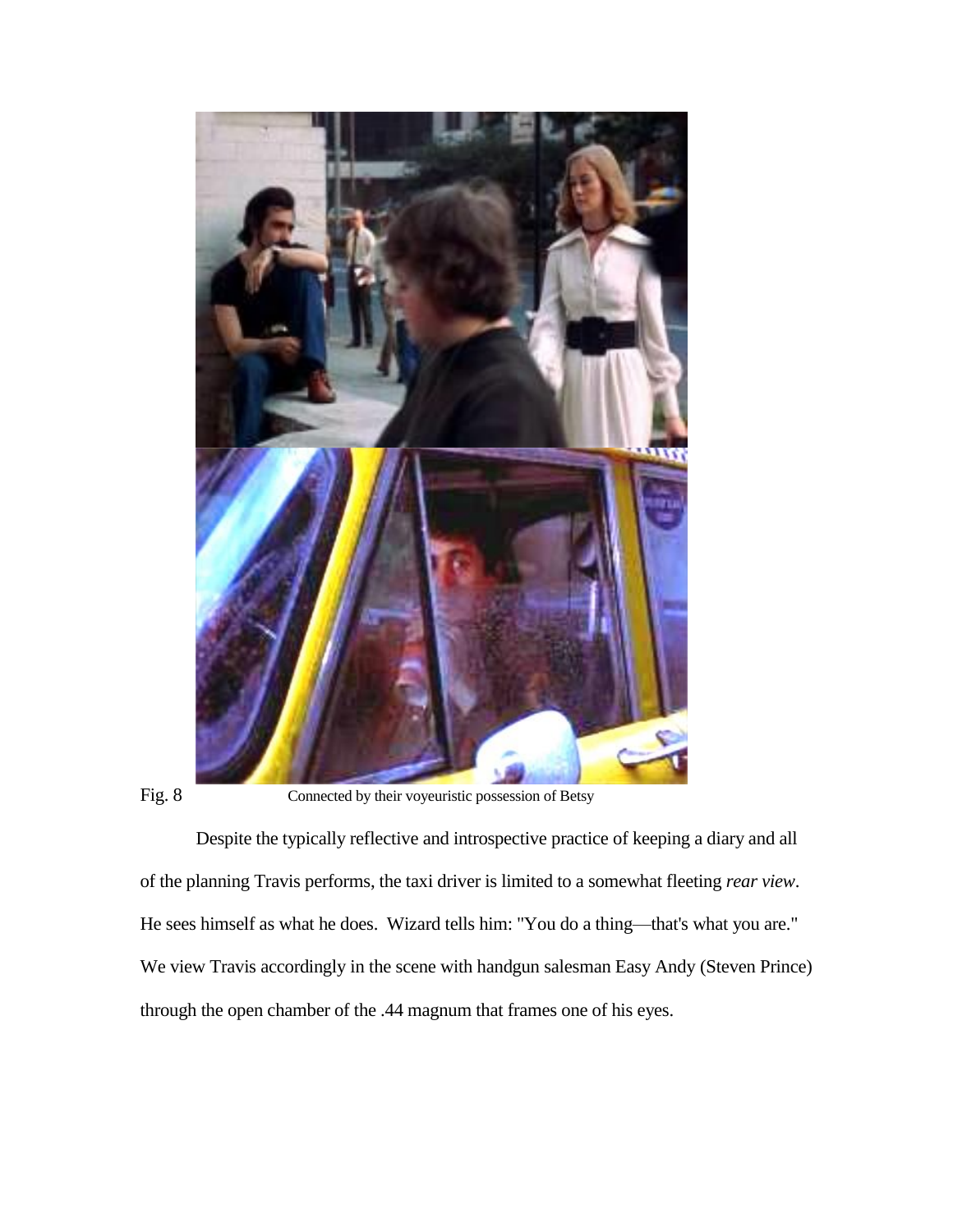

Fig. 9 WIZARD: "You do a thing—that's what you are."

After murdering the armed robber of African descent in the mini mart, he narrates the entry regarding his lifetime of loneliness, and is then shown closely watching a broadcast of American Bandstand, gun in hand. The first image we see is a black couple dancing closely together. Several times throughout the film we watch Travis witness with envy couples together.

# **American Bandstand**

As Dick Clark's camera weaves through the teenage couples on the dance floor and slowly zooms in for a close up of an abandoned pair of shoes, Scorsese's camera mimics the TV camera's movement, slowly zooming in on Travis and his gun in a graphic match. Here the media presents Travis (and us) with an objective correlative for his loneliness: a pair of empty shoes, which Travis, guided by outside influences, will soon fill.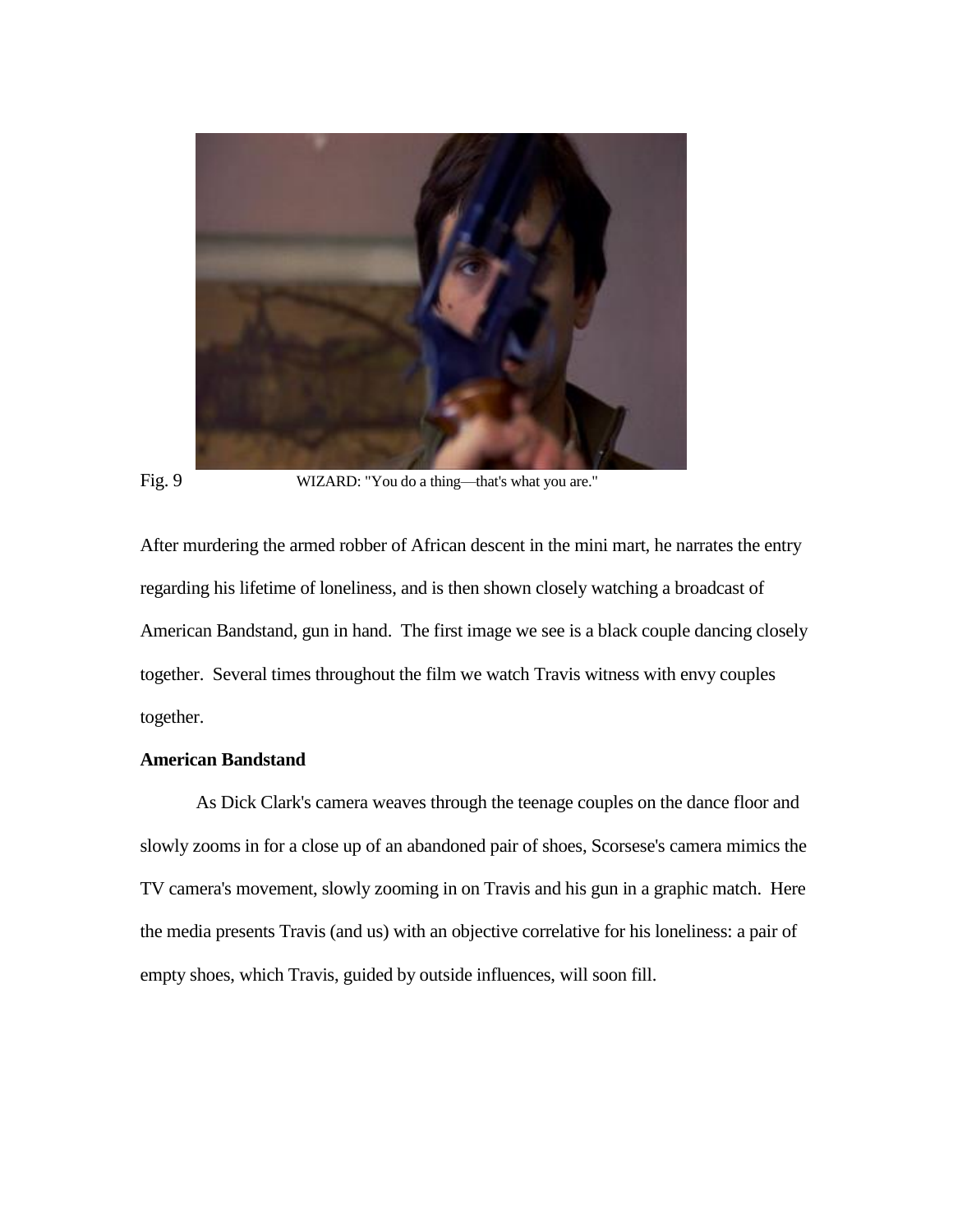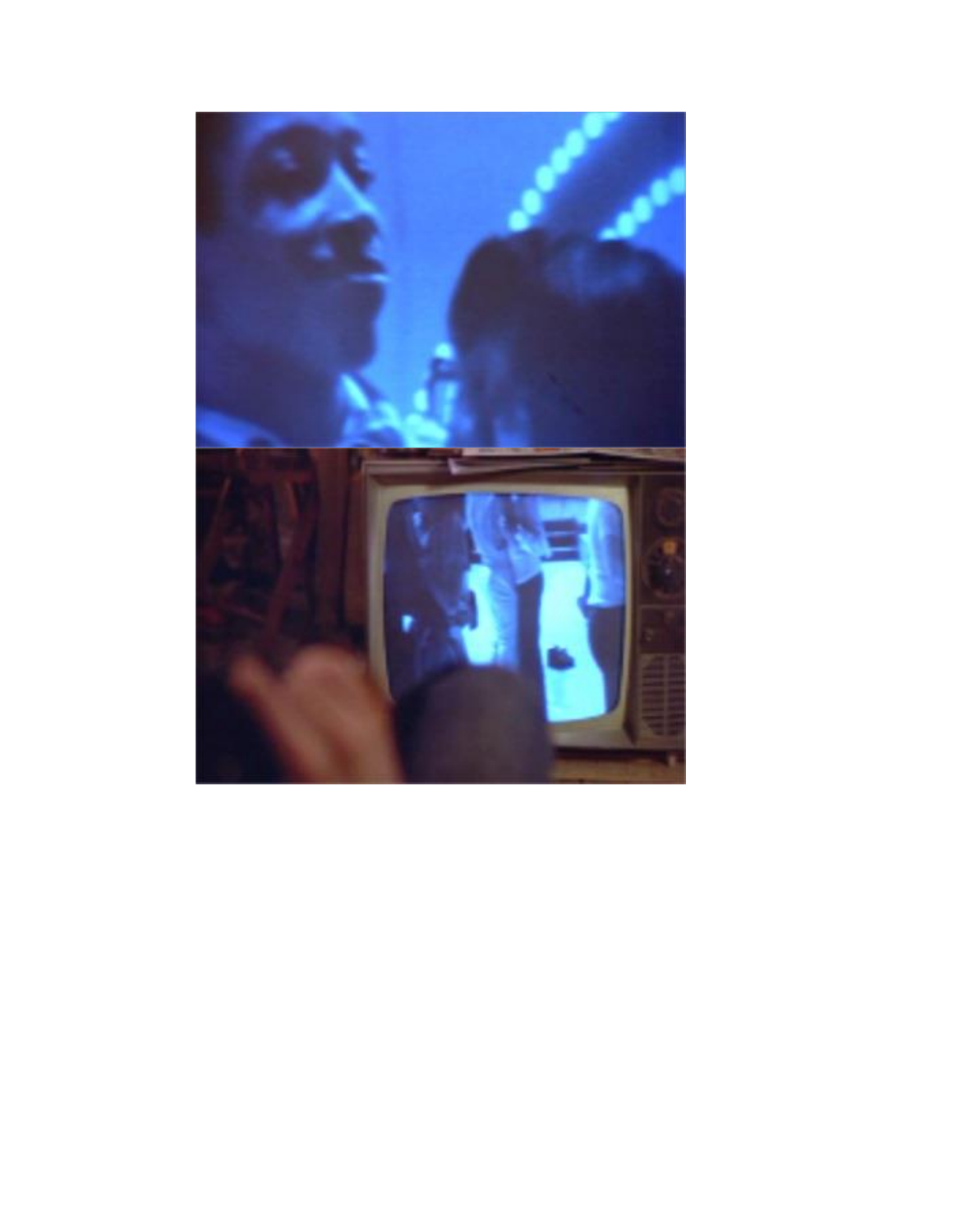

Fig. 10 Scorsese's camera mimics the Dick Clark's camera movement

## **God's Lonely Man**

The scene that most clearly depicts the taxi driver's loneliness is Travis being rejected by Betsy on the pay phone. The camera holds him in the frame a long time and then almost as if out of embarrassment for him, slowly pans right to the empty hall, creating an off-center or unbalanced composition. This shot depicting "God's lonely man" is notable because it was the first shot Scorsese thought of when preparing the film.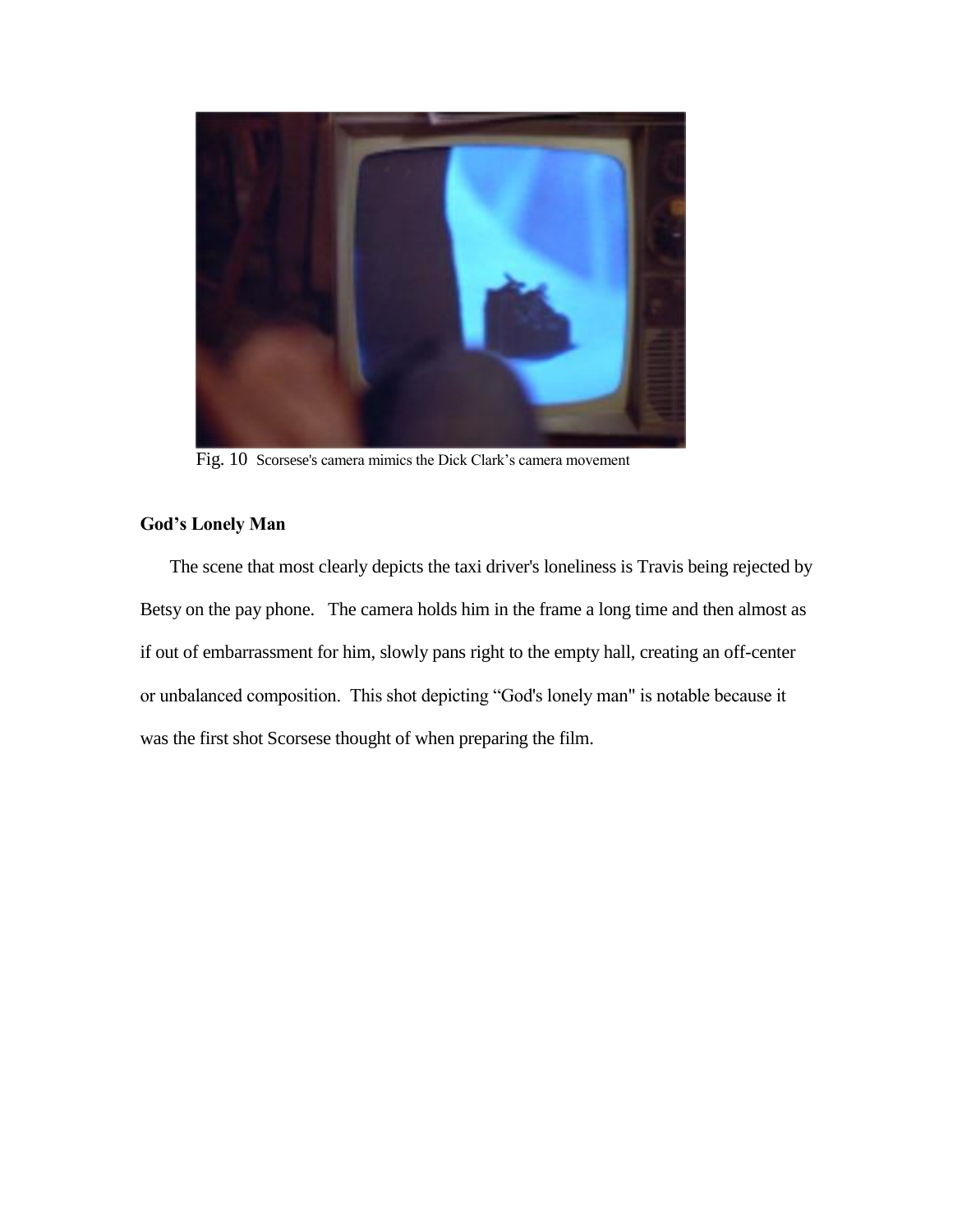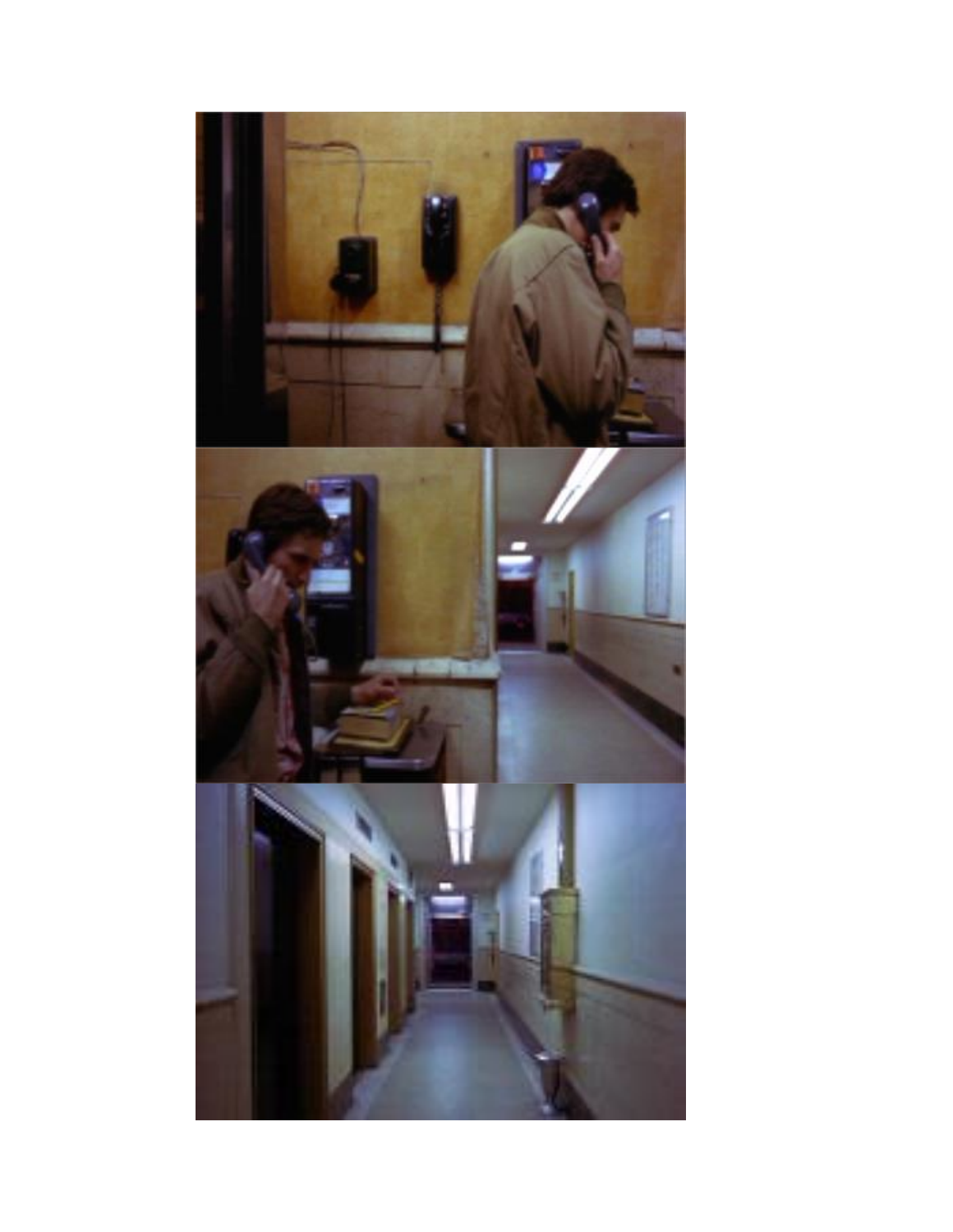Fig. 11 The camera holds then almost as if out of embarrassment slowly pans right to the empty hall, creating an off-center or unbalanced composition, and a puzzle.

Although Bickle is clearly in his mid-twenties and a veteran of the war, he is very much the adolescent in his relations to women and authority—a relation classically depicted in Salinger's notorious *Catcher in the Rye.* Like Travis Bickle, Holden Caulfield characterizes girls and adults as phonies and despises New York City. They each hire a prostitute for chat instead of sex. It is no surprise that we find Bickle identifying with the teenage dancers on American Bandstand, just as it is no surprise that the assassin of John Lennon identified with Holden (he was found at the murder scene with a well-thumbed copy of *Catcher* in his back pocket) who felt Lennon had sold out to become a phony adult, house-husband. Nor is it surprising that would-be Reagan assassin Hinckley identified with both Bickle (whose story he obsessed over), and Caulfield (he was found at the attempted murder scene with a wellthumbed copy of *Catcher* in his back pocket.) Here we have three (two real and one fictional) impressionable young men, very much like the long list of young adult male killers, who all sought out handgun violence to mend their broken hearts.

The most stylistically provocative and thematically significant scenes in *Taxi Driver*  are *not* the undeniably striking, lavishly choreographed, amply miked, blood and limb splatterings. Beginning with the opening shot of the illuminated city reflected in the moist whites of Travis' eyes graphically matched by the neon reflected in the wet city streets, Scorsese goes on to a medial freeze long shot of that wet street, treating it in the lab in such a way that all the colors run and impressionistically blur into one another in order to establish Travis' blurred/romantic vision of himself. The treating of such a shot in the laboratory is known as a **process shot** whereby one or more images are combined or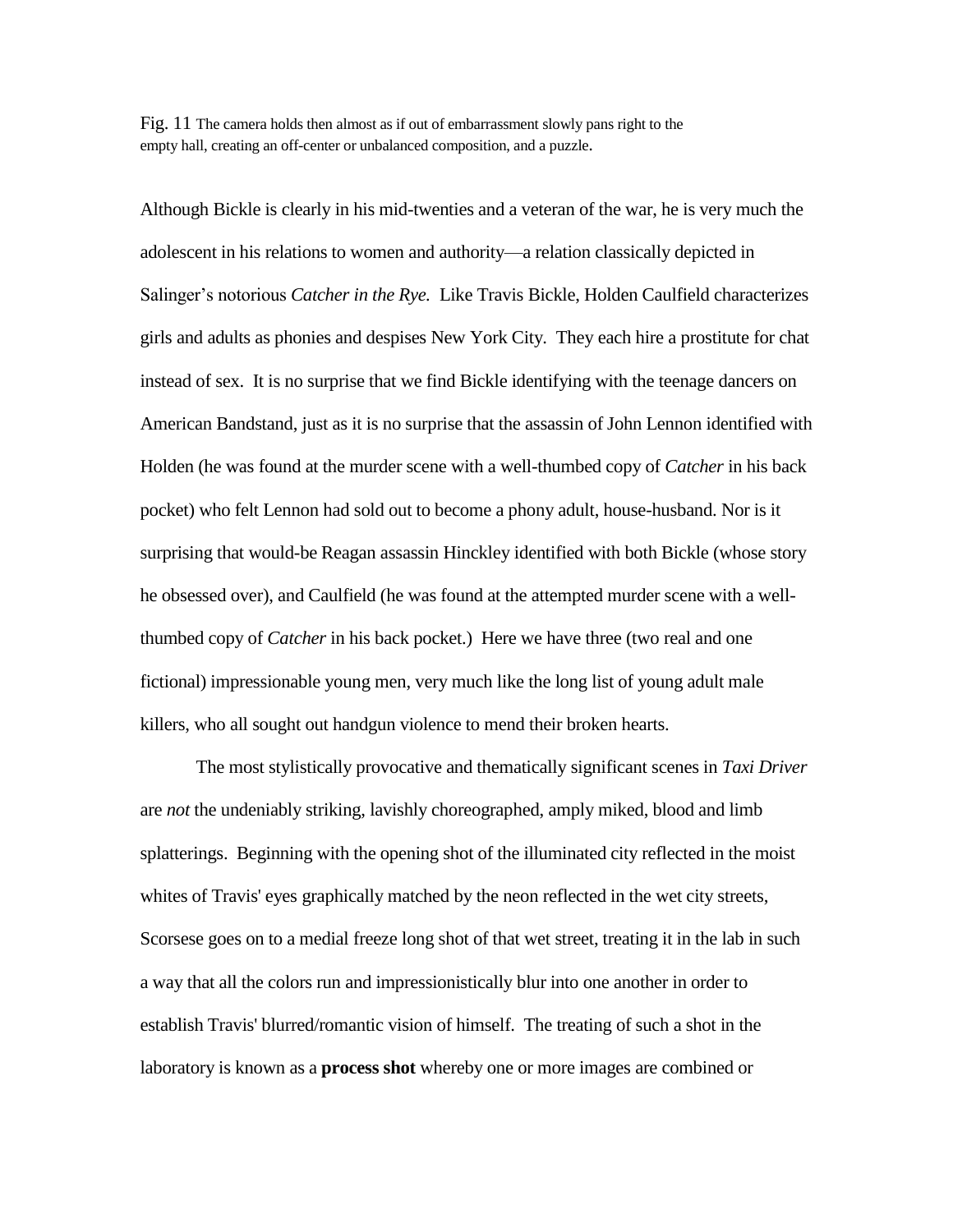touched up to create a certain special effect. When we first meet Betsy, the camera effectively moves about her along with virtuosic editing, tracking, zooming, panning, looking at her. It is interesting that Iris, who Travis is able to see more realistically, is not afforded the same swooning, subjective camera.

## **Are You Talkin' To Me?**

But the most outrageous of all stylistic flourishes occurs very near the middle of the film, its turning point, when Travis addresses his image in the mirror, first feigning a confrontation with an absent combatee ("Are you talkin' to me?"), but then presenting himself to himself and to the audience. He momentarily steps outside his "character" as Travis Bickle to direct and narrate himself, delivering lines a la James Cagney: "Listen you fuckers, you screwheads. Here's a man who would not take it anymore . . . Here is someone who stood up. Here is . . ." And here we are presented with the scene taken twice and are challenged to make sense of it. The second take is inserted with a jump cut. What such a stylistic device expresses depends of course on its context. It is the only jump cut in the film, the only acknowledged double take and must therefore express something contextually specific to this scene in this film rather than something as general as the French New Wave film maker Godard's Brechtian attempt at mimesis. Coming as it does near the middle of the film, this jump-cut double-take in front of the mirror has a *mise-en-abyme* effect as if the film was folding in on itself, reflecting upon itself, and at its center a vortex of lost footage (the jump-cut) and an uncanny doubling (the double-take) a la *Vertigo*. Here is Travis as *assistant* director, taking his cue directly from the silhouette watching, Svengali-like Scorsese, and indirectly from the film's numerous *sprachen-figurae*: Palantine, Wizard, Charlie T., Sport, various newspapers, magazines, paperbacks, TV, slasher and porn films,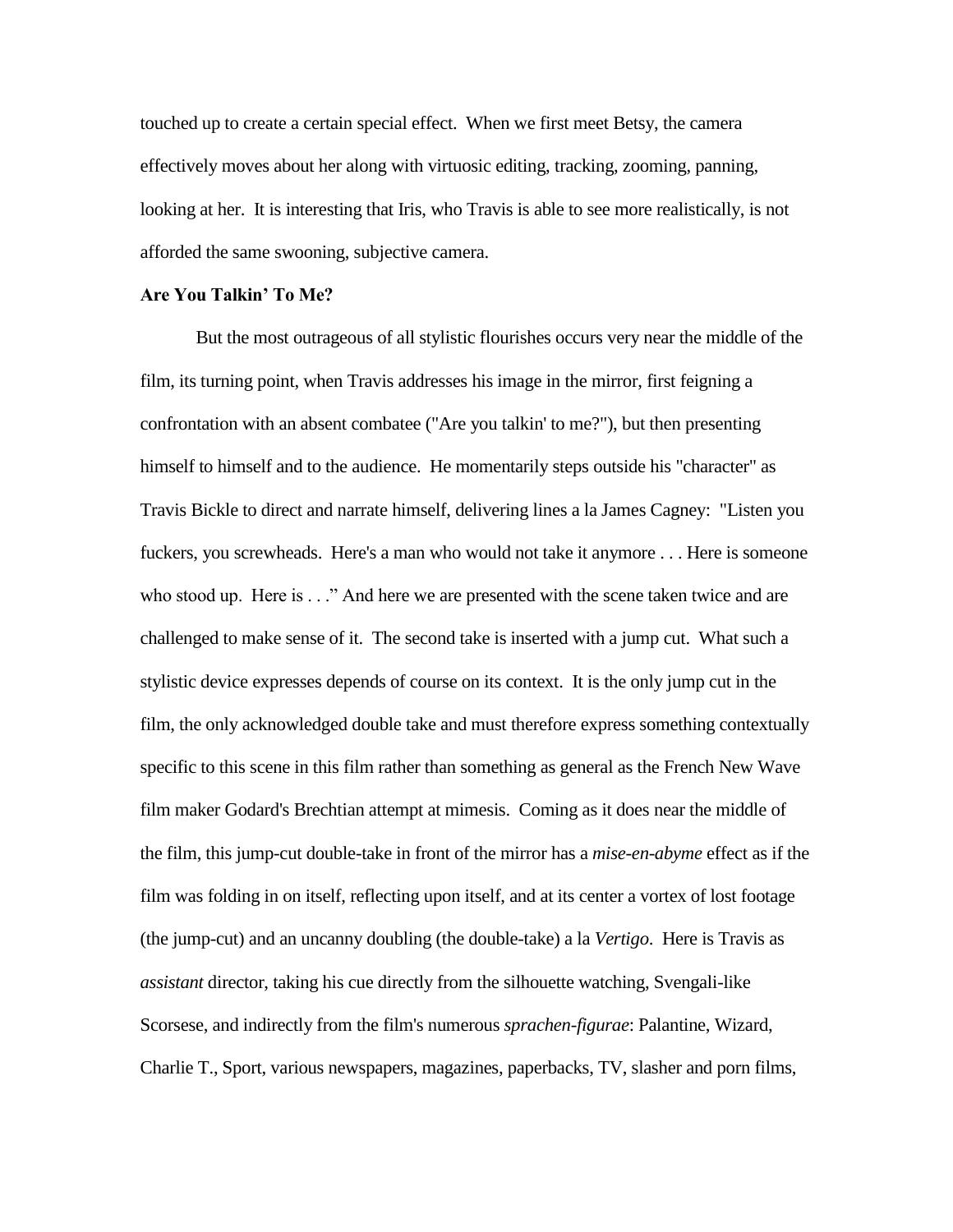etc. Travis rises here at the true center of the film to a height of role-playing rather than reflection in this stylized self-presentation.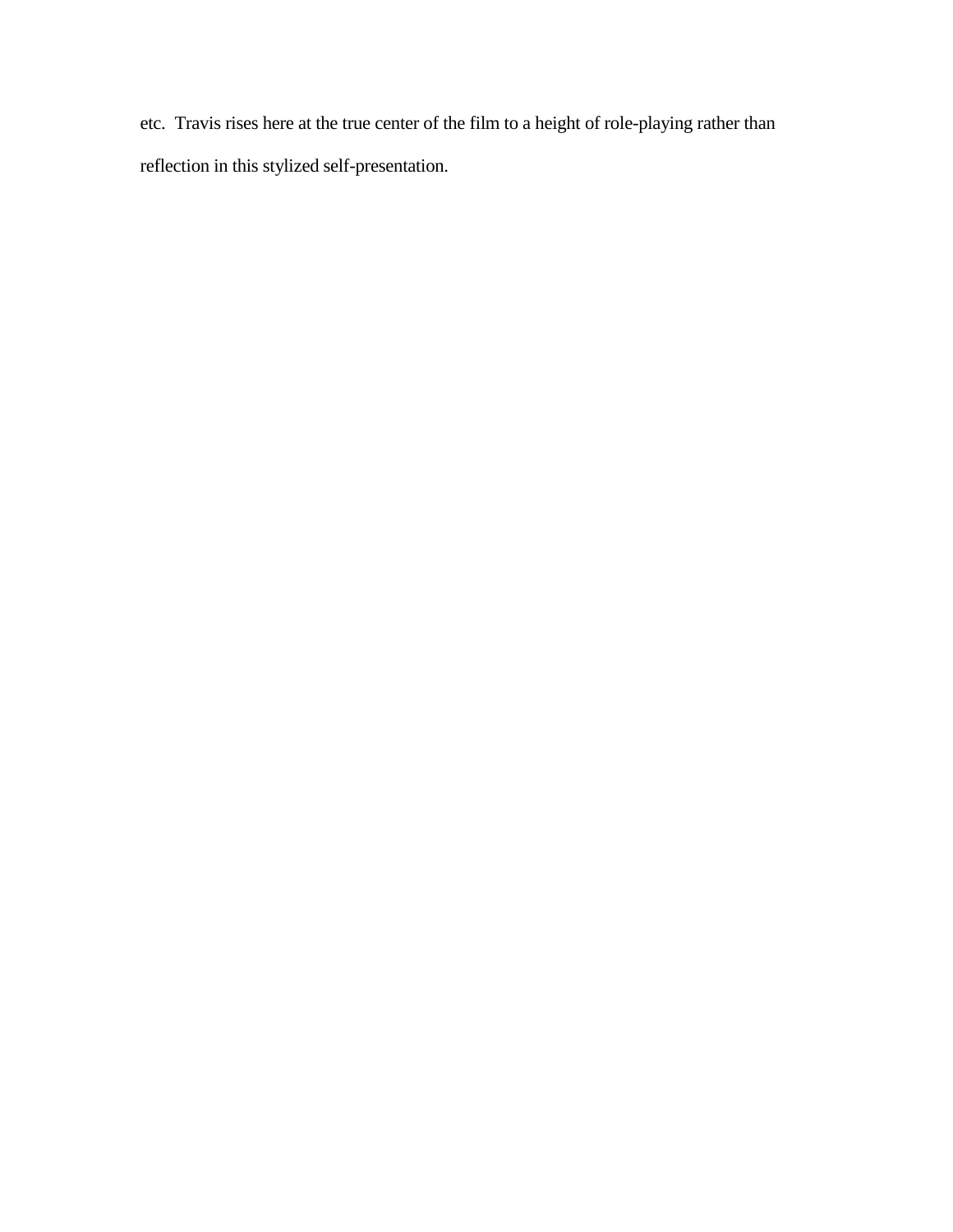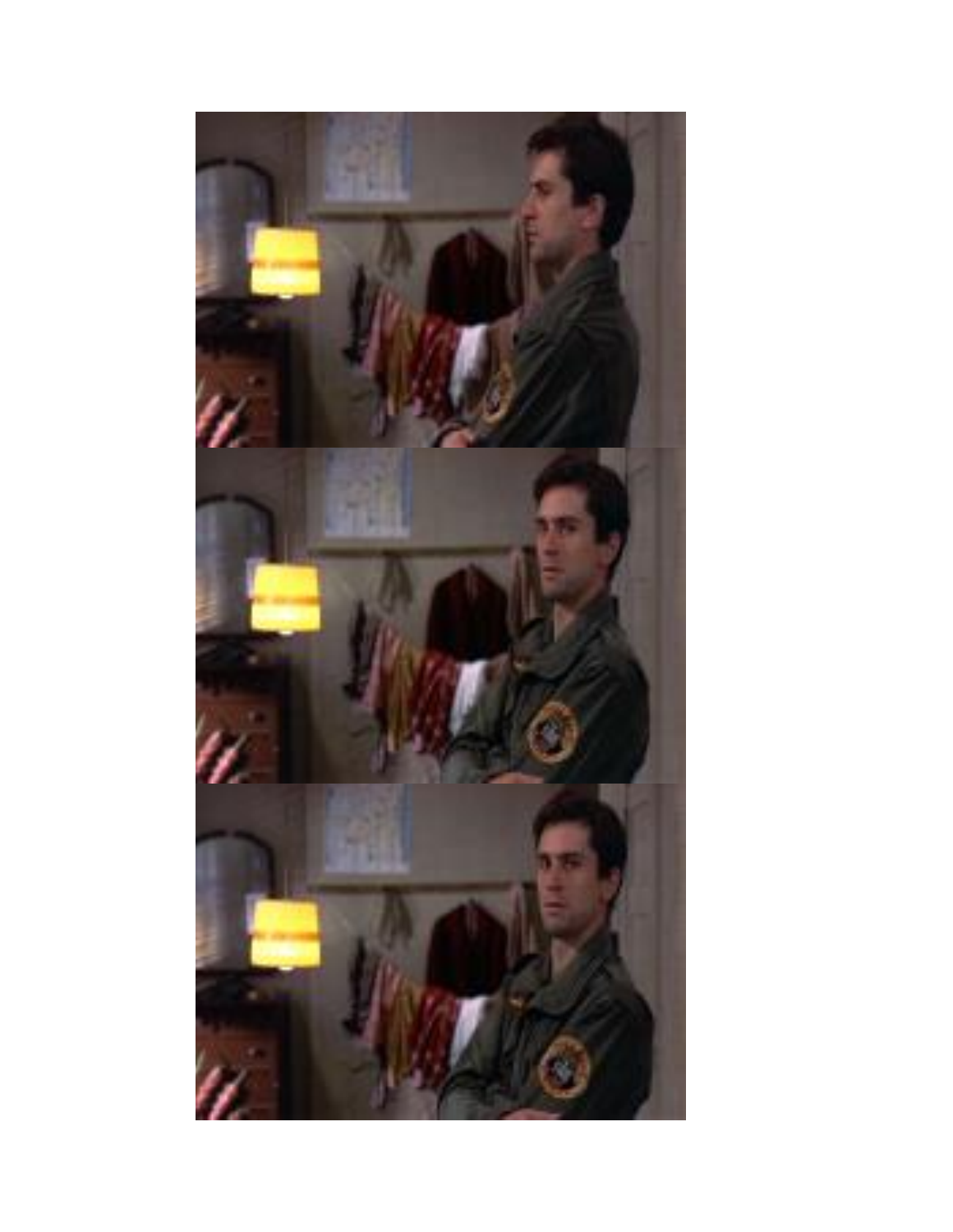Fig. 12 The film's unprecedented jump-cut double take creates an abyss at its center

Bickle's creation began in his diary, the site of self-aestheticization; it is from these pages that he draws the film's noir-like narration. The push-ups, sit-ups, chin-ups reprise his marine basic training and serve as physical preparation for the role—he even trains in an inside-out U.S. Marine t-shirt. Here is method acting *par excellence* a la De Niro. Because effectively doubled, Bickle's identity is clearly in crisis and is brilliantly thematized by the dichotomous non-diegetic soundtrack.



Fig. 13 Reprising Marine training as method acting

By shaving his head Travis is also make-up man for his movie of the mind, or rather his *real*ized snuff film to which the media will respond with praise, absolution, and banner headlines posting positive reviews. As if a Mohawk warrior seeking to take back his land from the invading filth he describes in both his diary and to Palantine, Travis impersonates a violent version of one of his hated others. Although not listed in his tirade of hated city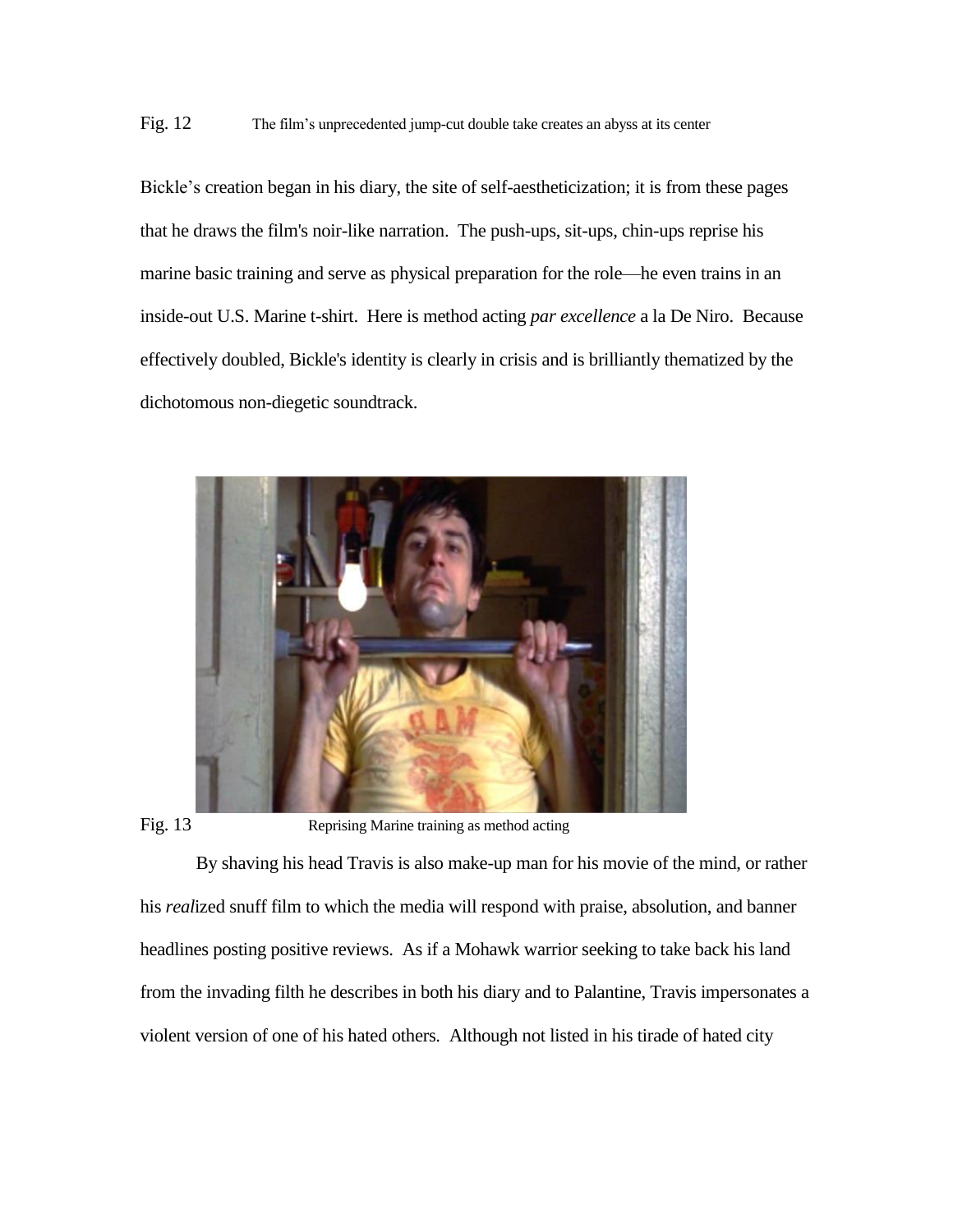"animals" that "come out at night," longhaired hippies, not unlike Betsy's coworker Tom (Albert Brooks), are certainly up there on the list along with the "niggers."

## **I Don't Get Along With People Like That**

Iris and Sport's room are adorned with posters of long-haired Mick Jagger, Jimi Hendrix, and an eroticized Kama Sutra Zodiac calendar of sexual positions all representing the anti-Viet Nam war, rock & roll counter-culture Travis most certainly read about and despises. Sport, who was initially written as a black man pimping Iris, was toned down to make a little less obvious and tolerable the film's intentional racism by assigning him long hair in the way young people wore their Native American inspired hair and headbands and beads, etc. in the late 60s and early 70s. When Iris invites Bickle to join her at a Vermont commune, he declines, explaining: "I don't get along with people like that," and that he has seen pictures in magazines of those filthy places. Bickle indirectly impugns the manhood of Betsy's Afro wearing co-worker Tom when he insists how wrong he is for Betsy because his "energy" goes in "the wrong direction." This early version of a so-called "metrosexual" is unable to pass Betsy's match lighting test, but Travis elicits giggles at the sight of him making a muscle. When Betsy hints that she wants Tom to shoo away that peeping tom taxi driver, Tom reluctantly agrees by saying: "I'll play the male in this relationship. I'll go out and tell . . ." and is interrupted by Betsy who says "Good luck." Sport ridicules Travis that he certainly does not look "hip," and Iris agrees that he looks like a "Narc" and both take him to be a cowboy in contradistinction to the hip Indian look of Sport. Iris ups the cultural ante and distinctions when, in response to his plans to rescue her like a knight in shining armor (or Marine), she asks him: "Ever hear of women's lib? God are you square!"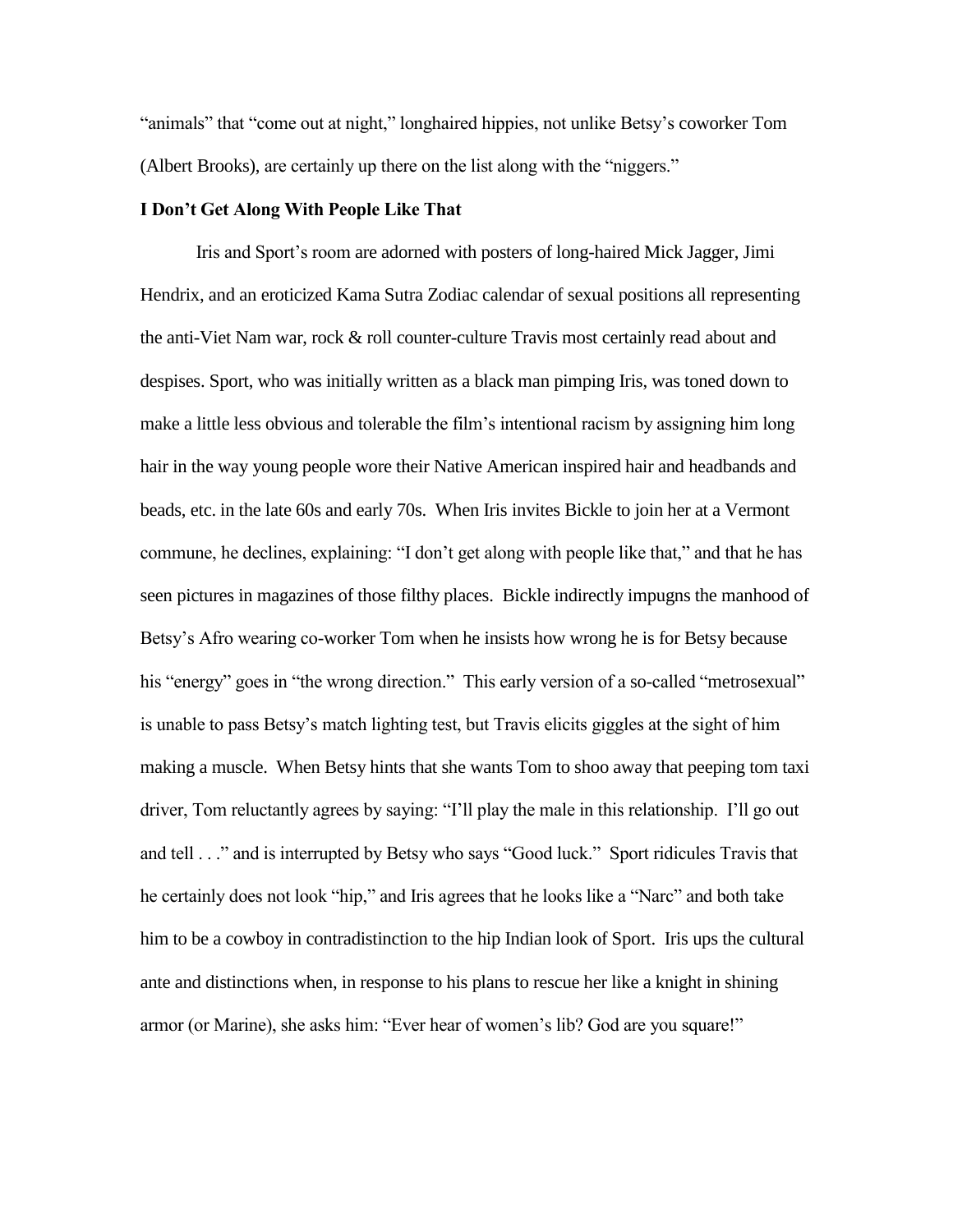

Travis trades cowboy persona for Mohawk warrior



Sport impersonates a Hippie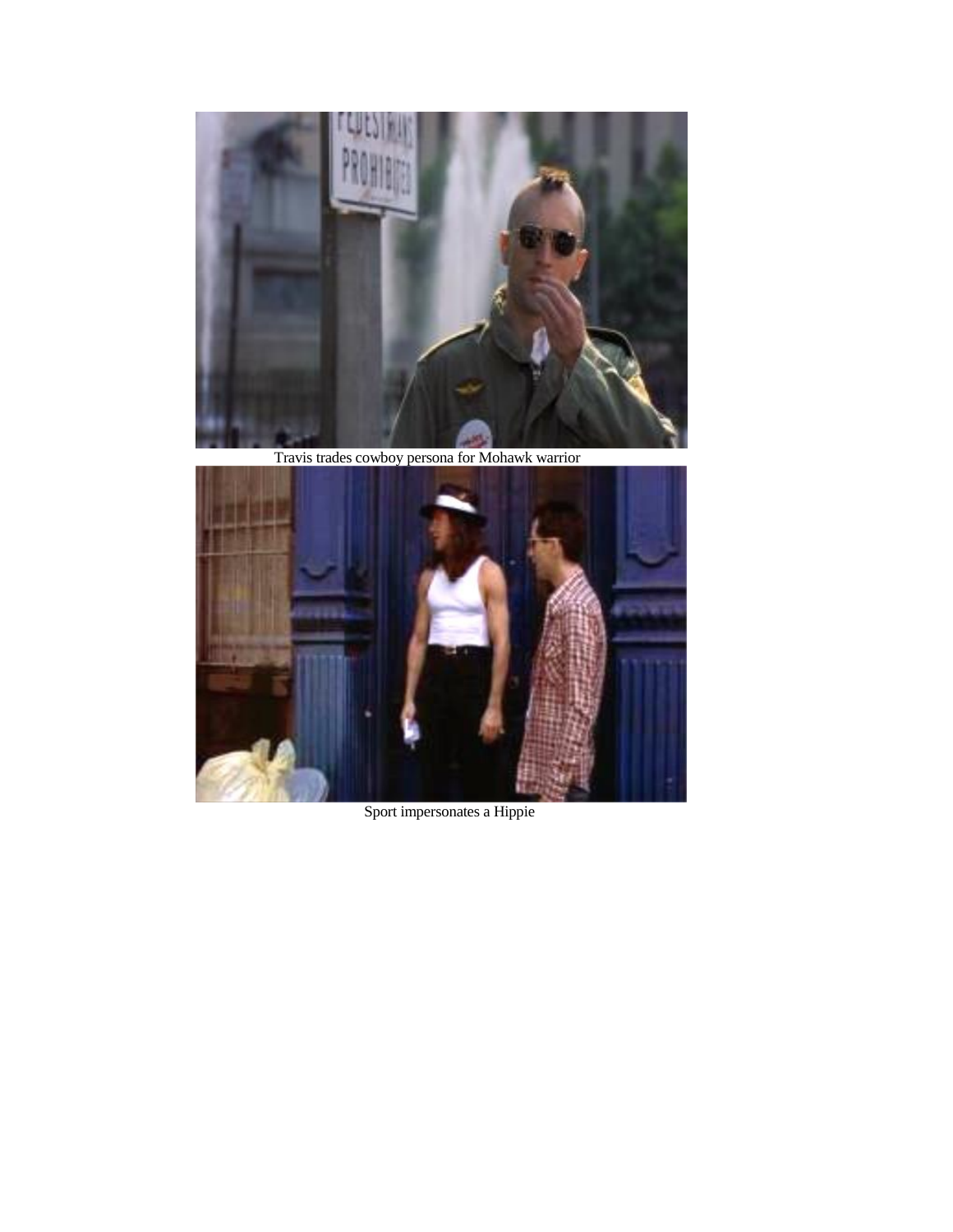

The metrosexual feminized male can't pass Betsy's test



The retro He-Man act elicits a girlish giggle

Fig. 14 Travis trades cowboy persona for Mohawk warrior/Sport impersonates a Hippie/The metrosexual feminized male can't pass Betsy's test/The retro He-Man act elicits a girlish giggle

The other drivers are surprised that Bickle is willing to go to the South Bronx, Harlem and other black neighborhoods. Travis describes an attack on a taxi driver up on 122nd Street and Wizard exclaims "Fuckin' Mau-Mau land!" The camera's close up on Travis elevates as he looks over at what appears to be the "Black Pimp" section of the Belmore Cafeteria. Prior to gunning down the black man in the convenience store, Bickle stares down another black male who passes by his cabbie hangout.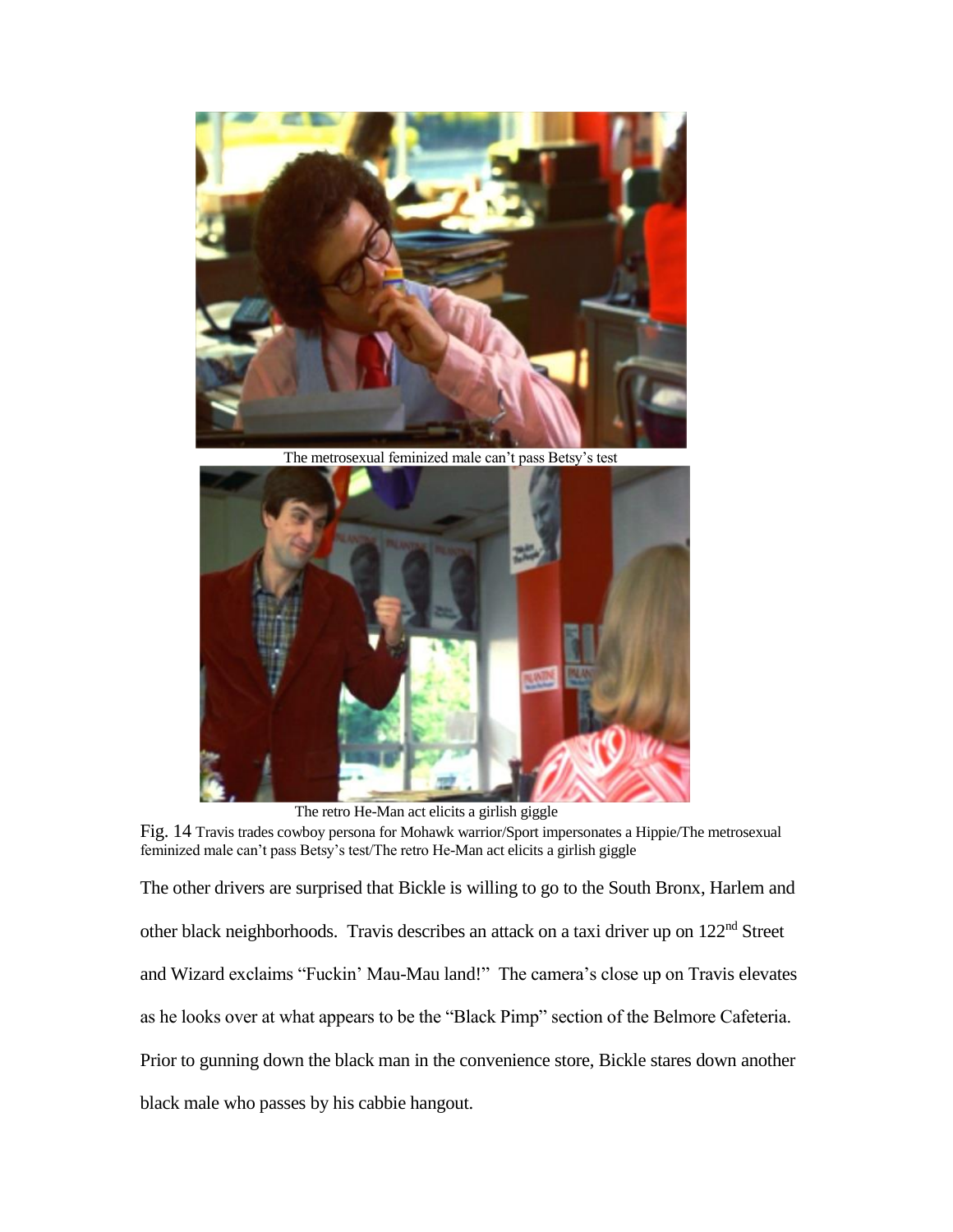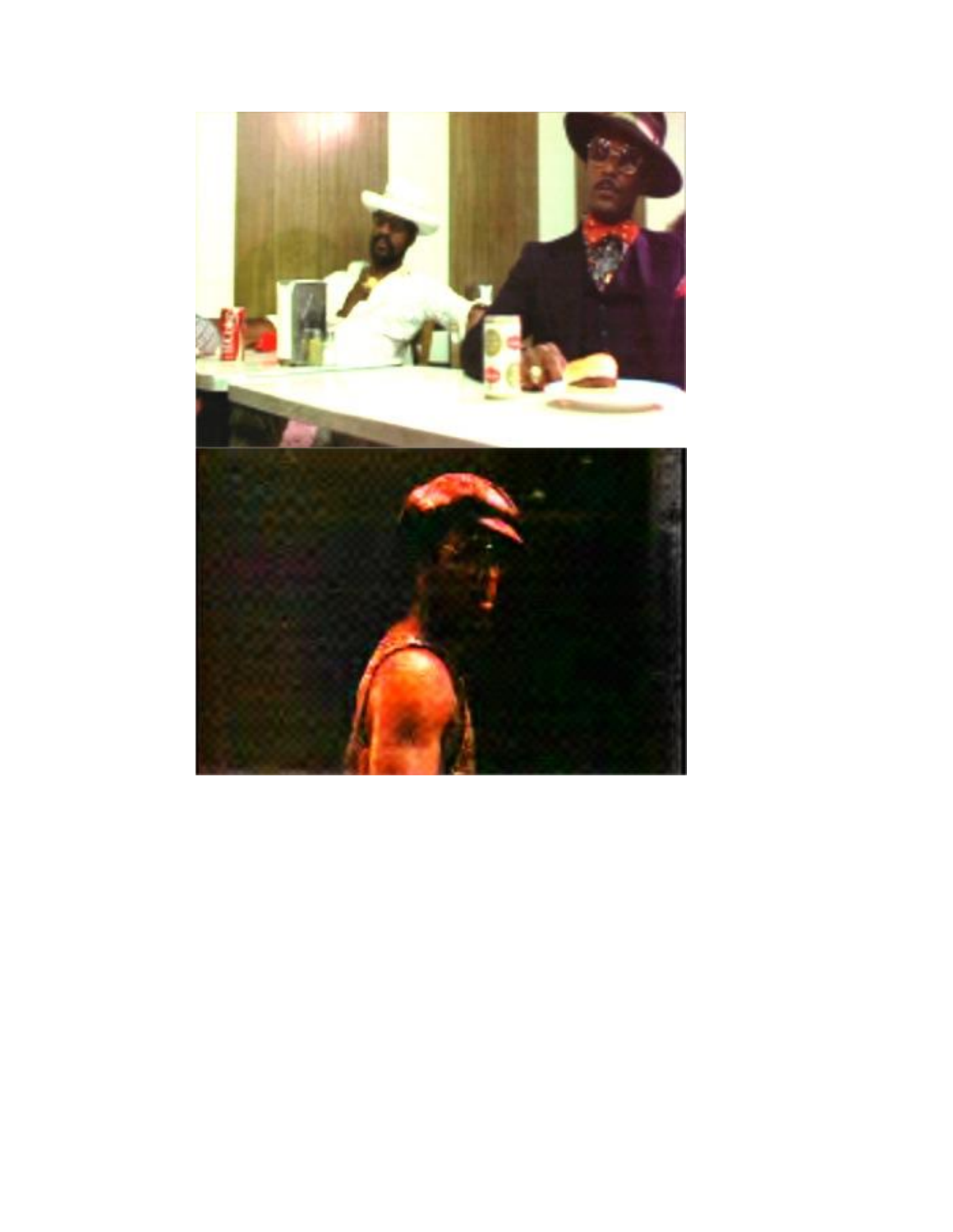

Fig. 15 "Fuckin' Mau-Mau land"

The culture war is laid out: Hippies, upper middle class white males like Tom and Senator Palantine, Blacks, and . . . women libbers. After confronting Betsy at Palantine headquarters for not returning his calls, Bickle exits violently claiming that Betsy is "like the rest of them." To the left of the frame is a Palantine poster populated entirely with women. As he exits the building, knocking over a woman just outside the door, the audience can plainly read the sign on the adjacent building "Aunt Fish" as his voiceover takes up the misogynistic rant: "I realize now how much she's just like the others. Cold and distant. And many people are like that. Women for sure. They're like a union."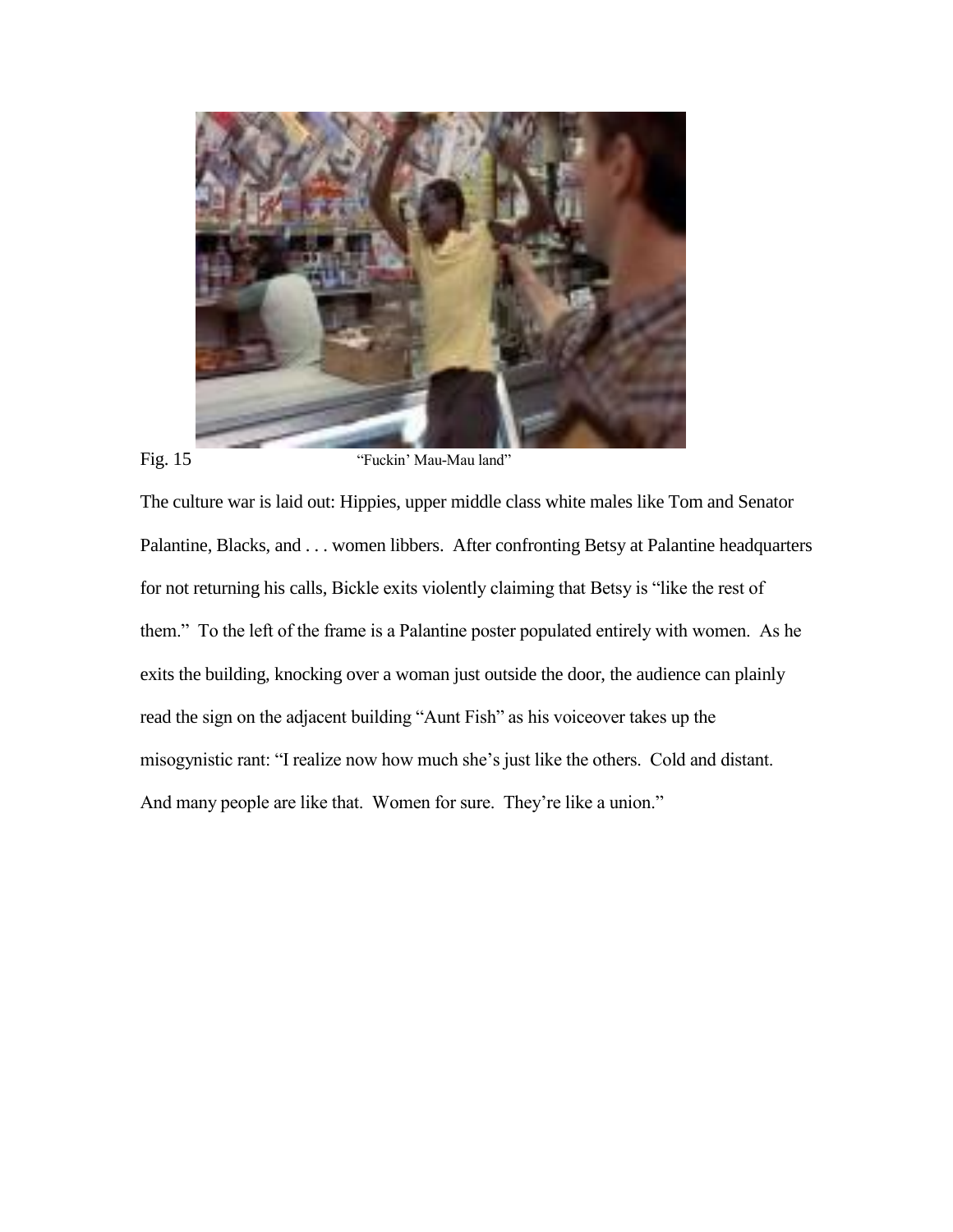

Fig. 16 Just like the rest of them/They're like a union!

# **It's Only a Movie**

It is remarkable that a film, which attempts to critique such a notion of suggestibility as does *Taxi Driver*, should go on to become such an effective suggester to Hinckley. From assassin Bremer, whose story screenwriter Paul Schrader adapted, through Scorsese's Bickle to Hinckley, the film director mediates. If a lesson is to be learned from what took place subsequent to Hinckley's repeated viewings of *Taxi Driver***,** it is that film, and its ability to degrade the line between art and life ("it's only a movie!"), is not given to inculcating any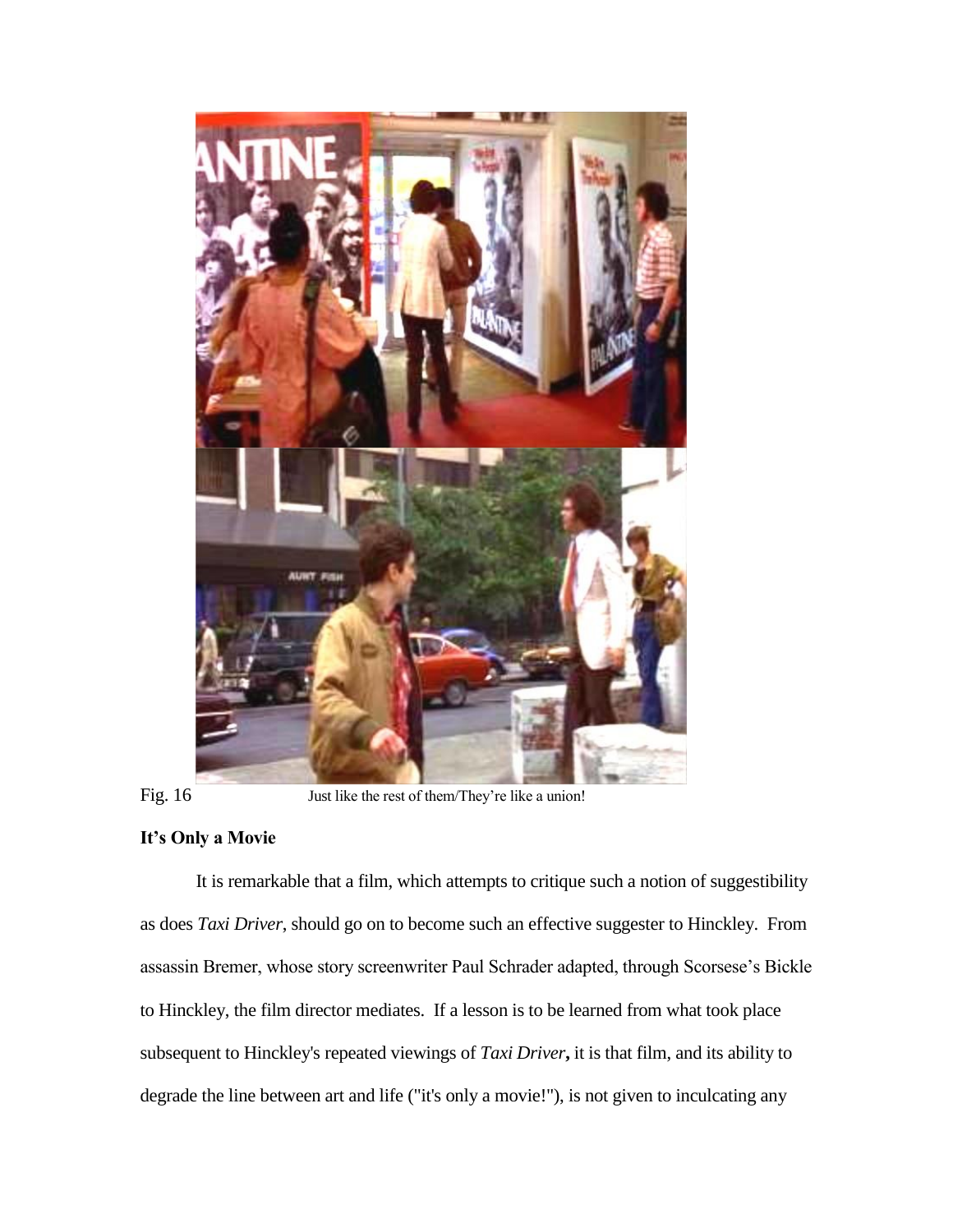purposive lessons, rather only inadvertent ones. Had the film's critical distance from Travis been more overtly italicized, would the character and Scorsese's anti-handgun stance have been safe from misinterpretation, misapplication? Or more to the point—If Scorsese had been willing to deaden some of the charisma of his favorite leading actor, what Scorsese has called "the sympathetic nature of Bob," the way he was willing to capitulate to the studio in its demand that he reduce the gory color of the final bloodbath, would it have been as rich a work of cinema? And finally, and most to the point, had the Hinckley incident not followed years after the film's release, would *Taxi Driver* still have gained the peculiar aura of danger it still owns today, which undeniably accounts for a significant portion of its richness? In his Saturday radio address (13 June 1998) a few weeks following a recent high school shooting (Jonesboro High School attack), President Bill Clinton blamed the glorification of violence in popular culture, saying Hollywood was culpable for the recent killings by producing movies, television programs and music lyrics that romanticize killing and warp the minds of naive youngsters. "It is no wonder, as scores of studies show, that our children are increasingly numb to violence. They see and hear it everywhere—from TV screens to movie screens to computer screens and in popular music. When mindless killing becomes a staple of family entertainment, when over and over children see cinematic conflicts resolved not with words, but with weapons, we shouldn't be surprised when children, from impulse or design, follow suit."

### **Never Trust the Artist. Trust the Tale**

*Taxi Driver* is an explicit anti-handgun film that inadvertently *promotes* handgun violence, and therefore demonstrates the failure of didactic art. Is Scorsese partly responsible for Hinckley's attempt on Ronald Reagan's life or the harassment of Jody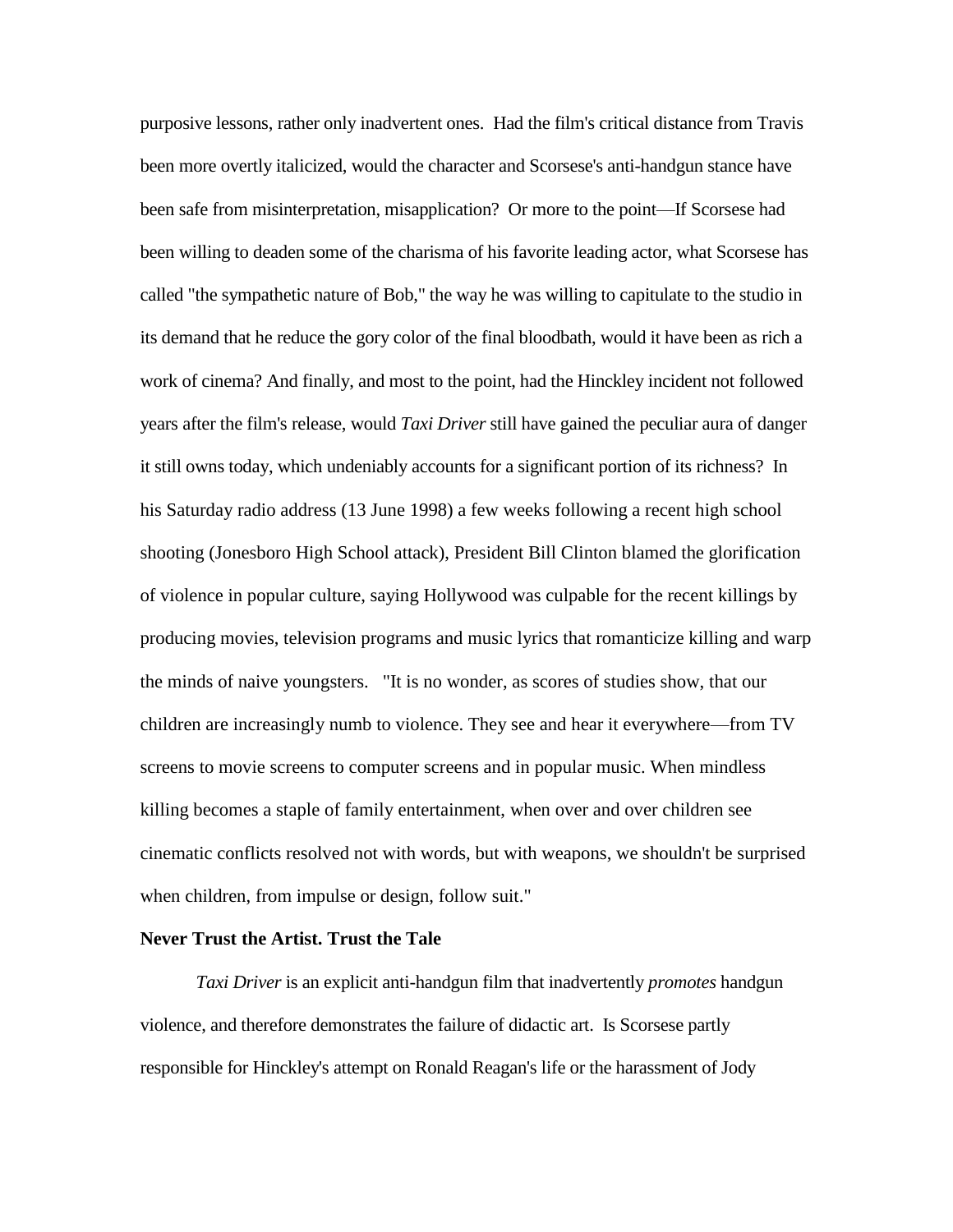Foster? Did Salinger contribute to the murder of John Lennon and the attempts on the lives of Reagan and Brady? Are Nine Inch Nails, Marilyn Manson (who has a *Taxi Driver*-esque video) Pearl Jam and Oliver Stone culpable for the killing sprees that circumstantially resulted from exposure to their powerful art? Are metal-rockers Ozzy Osbourne and Judas Priest responsible for the suicides of a number of teenage fans? Ozzy's song "Suicide Solution" it may be important to note, is an anti-suicide tract. Jello Biafra of the former punk band Dead Kennedys has complained that when he and the band would play his antislamming, anti-violence in the mosh pit song "Nazi Punks Fuck Off," the most fascist and violent of his fans would totally miss the point and slam into their unwilling, weaker peers. Of course the intensely fast tempo of the drums, the slashing guitar, and hysterical vocal combine to create a perfect song for slamming—and who can really discern those lyrics?. De Niro's charismatic performance, the media's praise, and the illegible critical distance of the overhead shots were effective cues for a defective, obsessive fan. It is perhaps the nature of all art, even self-proclaimed counter-hegemonic art like Scorsese's, Stone's, Biafra's, Ozzy's, or even Bruce Springsteen's (whose anti-Reaganomics song "Born in the USA" was co-opted by the Reagan re-election committee,) to be turned on its head by the hegemonic audience. An insight not only into the ambiguous, up-for-grabs nature of meaning in art can be derived here, but a critique of the intentional fallacy as well. As D.H. Lawrence once said in *Studies in Classic American Literature,* chapter 1, "The Spirit of Place: "Never trust the artist. Trust the tale." The full Lawrence quote follows: "The artist usually sets out—or used to—to point a moral and adorn a tale. The tale, however, points the other way, as a rule. Two blankly opposing morals, the artist's and the tale's. Never trust the